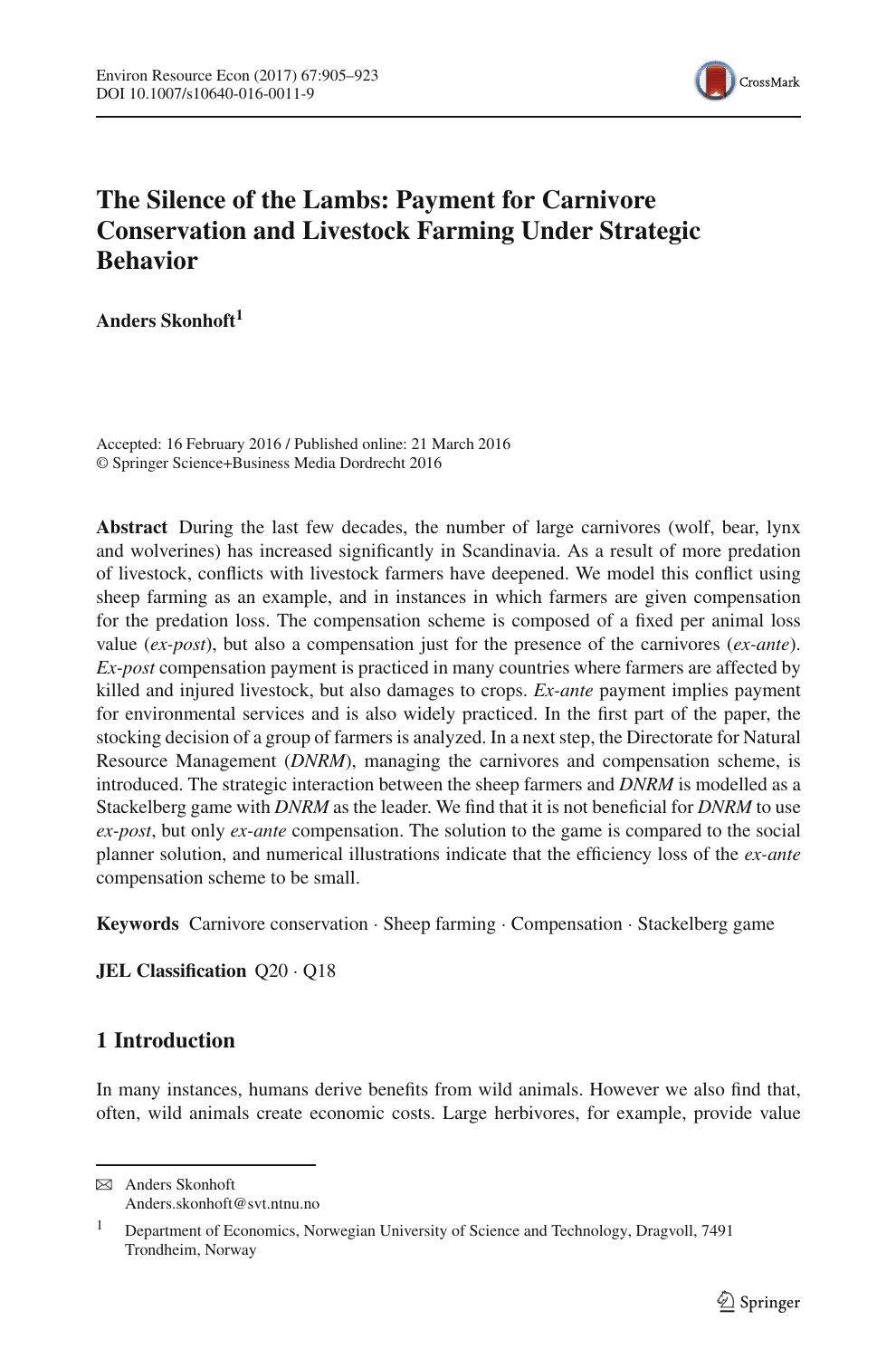through hunting and trapping (e.g., [Zivin et al. 2000\)](#page-18-0) while simultaneously causing grazing or browsing damage. Nuisance may also occur through ecological interaction when, for example, large carnivores prey upon livestock or large herbivores or through grazing competition between wildlife and livestock. The outcomes are often property and grazing right conflicts (see, e.g., [Skonhoft 2006;](#page-18-1) [Zabel et al. 2011](#page-18-2)). A conflict of this type in which wild carnivores prey upon livestock, exemplified by sheep farming in Scandinavia, is studied in this article. In Norway, sheep graze on public and private land during the summer season, but because of the presence of grey wolf, brown bear, lynx and wolverine, farmers often suffer predation and loss of animals. In areas where big carnivores are prevalent, conflicts between sheep farming and the policy goal of sustaining large carnivore populations are often prevalent. In total, there are approximately 2.3 million summer grazing livestock (cattle, goats, horses and sheep) in Norway, of which approximately 2.1 million are sheep. Yearly, about 40,000–50,000 of these animals including ewes, but mostly lambs, are killed during the summer grazing due to predation [\(Ekspertutvalget 2011\)](#page-17-0). In economic terms this loss is modest; however certain farmers and areas are severely exposed. These losses are subject to being fully compensated by the State through the slaughter value, and farmers may also be compensated for the effort spent to recover and verify cadavers. Nevertheless, there is no compensation for the 'emotional costs' of losing livestock [\(Ekspertutvalget 2011\)](#page-17-0).

This paper presents research regarding this conflict and analyzes how farmers' stock decisions are influenced by the presence of carnivores, and the availability of compensation. Two compensation schemes are considered. First, we examine the existing scheme under which farmers are paid according to the number of verified sheep lost to carnivores during the summer grazing season. This is the *ex-post* compensation scheme. Alternatively, farmers could be compensated merely according to the presence of large carnivores in the area before the grazing season starts. This is the *ex-ante* compensation scheme, which is practiced in the Saami reindeer herding in Sweden (see, e.g., [Direktoratet 2011](#page-17-1); [Zabel et al. 2014](#page-18-3)). Such a scheme is currently considered for the Saami reindeer herding in Norway [\(Direktoratet](#page-17-1) [2011](#page-17-1)).

A recent paper studying tiger conservation in India by [Zabel et al.](#page-18-2) [\(2011\)](#page-18-2) analyzes the efficiency of these two conservation schemes. They find that livestock holders have no incentive to protect livestock from carnivores under the *ex-post* scheme, while the opposite occurs when the ex-*ante* scheme is utilized. Our model has some similarities with [Zabel et al.](#page-18-2) [\(2011\)](#page-18-2), yet one important difference is that while Zabel et al. hold livestock and harvest fixed, our model allows the stock decision of the farmers to be influenced by the degree of predation and compensation. In a Scandinavian setting, this mechanism strengthens the predictive value of the analysis. Additionally, as illegal hunting is relatively limited and hence negligible in a Scandinavian setting, our model does not consider the farmers' effort to harvest or poach large carnivores [\(Ekspertutvalget 2011](#page-17-0)). As in Zabel et al. we study the stocking problem and predation in ecological equilibrium; hence, any dynamic considerations are outside the scope of the present analysis.

The economic and ecological consequences of wildlife damage compensation have been studied in many different ecological and institutional settings. Generally, payments are either made explicitly for wildlife damages, or as remuneration for the presence of wildlife in certain locations [\(Ferraro and Kiss 2002](#page-18-4)). Performance payments, or *ex-ante* payments, are conditioned upon the abundance of wildlife, and may be considered as a payment for environmental services (PES). For their mechanism of translating external, non-market environmental services values into economic incentives that provide environmental services these PES schemes have attracted increasing interest during the last years (see, e.g., the overview in [Engel et al.](#page-18-5) [2008](#page-18-5)). However, *ex-post* compensation for actual wildlife damages is the most common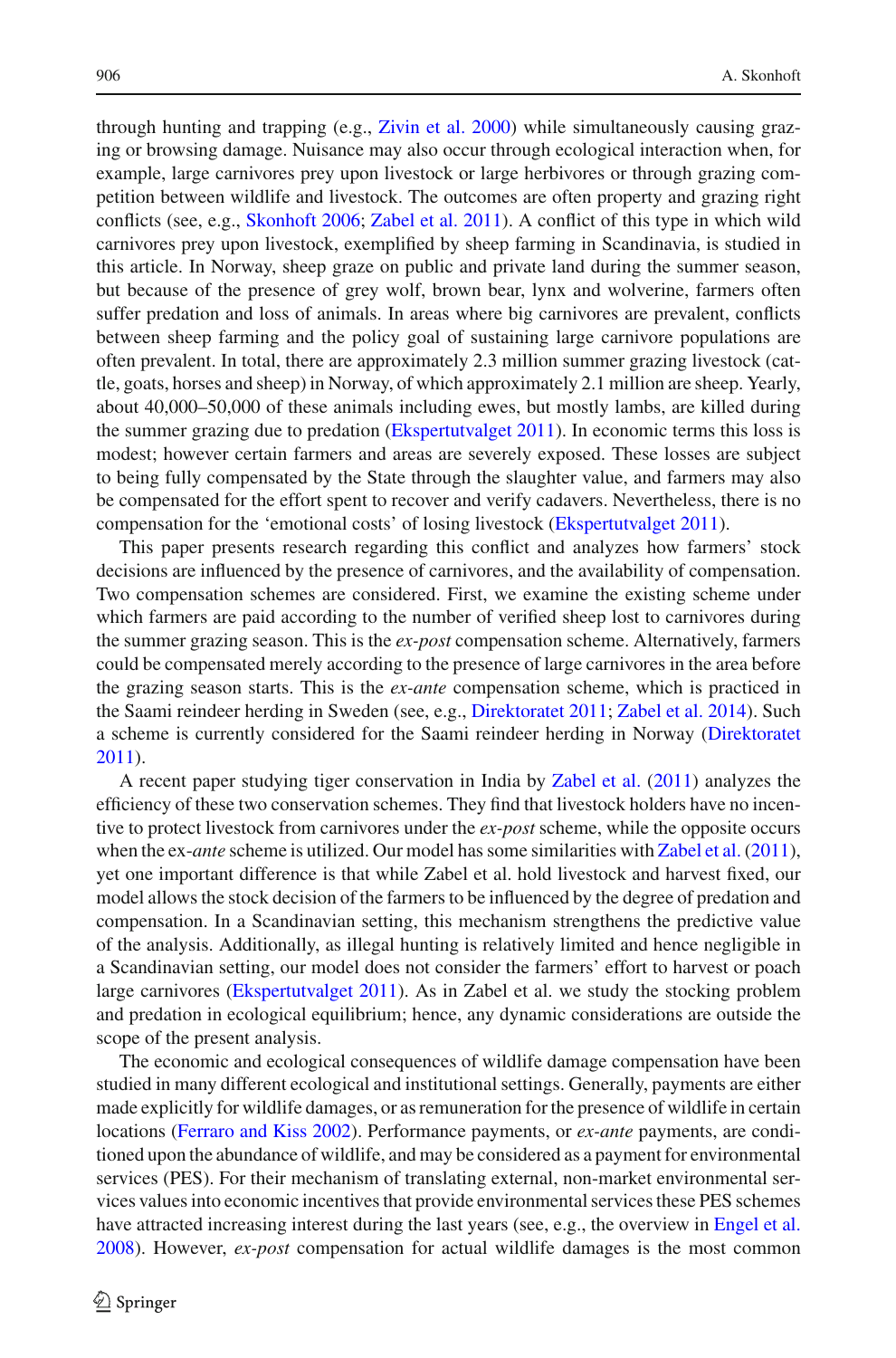compensation payment scheme and it is practiced around the world, both in developed and developing countries. Such programs generally imply that farmers affected by wildlife damages are compensated for killed and injured livestock, but also damages to crops (see, e.g., [Rondeau and Bulte 2007](#page-18-6)).

In our analysis of *ex-post* and *ex-ante* compensation schemes, we include a group of sheep farmers acting as a single agent and a government agency, the Directorate for Natural Resource Management (*DNRM*). *DNRM* is the conservation authority, which controls the carnivore population and manages the compensation scheme. The sheep farmers are assumed to maximize profit while the *DNRM* aims to maximize conservation benefits less compensation payments. The agents interact strategically through a Stackelberg game with *DNRM* as the leader and the group of farmers as the follower. With the inclusion of a government agency, the Stackelberg game seems to be the most realistic formulation [see, e.g., the classical [\(Schelling 1960](#page-18-7))]. We assume complete and symmetric information. Our paper adds to a growing literature on strategic behavior in natural resource management, including Stackelberg games (see, e.g., [Sandal and Steinshamn 2004](#page-18-8)).

In Sect. [2,](#page-2-0) we provide a brief background of the Nordic carnivore—sheep conflict. The stocking problem of sheep farmers is studied under various assumptions concerning predation and compensation in Sect. [3.](#page-5-0) As already indicated, poaching is neglected, and here we also neglect any protective effort exerted by the attempting to reduce the loss of sheep from predation. In Sect. [4,](#page-8-0) we consider the problem of the *DNRM*, which is composed of deciding the compensation scheme and managing the carnivore stock, and the Stackelberg game is solved. In Sect. [5,](#page-10-0) the social planner solution is analyzed and compared to the game solution while Sect. [6](#page-12-0) presents a numerical illustration. Section [7](#page-14-0) discusses some extensions of the baseline model. First, we include protective effort of the farmers to reduce the predation loss. Moreover, in Sects. [3](#page-5-0)[–6](#page-12-0) we have consistently assumed that the carnivore growth is independent of the sheep stock, and hence in Sect. [7](#page-14-0) we also consider the situation where this feed-back effect is included. Section [8](#page-16-0) concludes the paper.

#### <span id="page-2-0"></span>**2 Ecological and Economic Background**

Large carnivore species in Scandinavia include the grey wolf (*canis lupus*), the brown bear (*ursus arctos*), the lynx (*lynx lynx*) and the wolverine (*gulo gulo*). By the mid-1960s, the grey wolf was regarded as functionally extinct; in the latter part of the 1970s, the first confirmed reproduction in 15 years was recorded in northern Sweden. Since that time, all reproductions have [been](#page-18-9) [located](#page-18-9) [in](#page-18-9) [the](#page-18-9) [southern-central](#page-18-9) [parts](#page-18-9) [of](#page-18-9) [the](#page-18-9) [Scandinavian](#page-18-9) [Peninsula](#page-18-9) [\(](#page-18-9)Wabakken et al. [2001\)](#page-18-9). The wolf population in Scandinavia now equals some 80–90 individuals which live in small family groups in the western-central part of Sweden and along the border area between Norway and Sweden. Figure [1](#page-3-0) shows last year's population change.

Bear, lynx and wolverine populations were also small and threatened in the 1960s. However, due to changing attitudes, an institutional change occurred, and the wolf, as well as other big carnivores, became protected by the Norwegian state in 1972. The existence value of these species was also institutionalized through several international conventions and legal provisions; Norway became a signatory to the Bern-convention in 1986, which required countries to commit to maintaining viable populations of wolves and the other big carnivores [\(Ekspertutvalget 2011\)](#page-17-0). The hunting season on lynx has been limited: hunting is immediately stopped when the hunting quota is reached. Wolf, wolverine and bear populations are controlled to eliminate certain 'problem' animals in areas with particularly large reported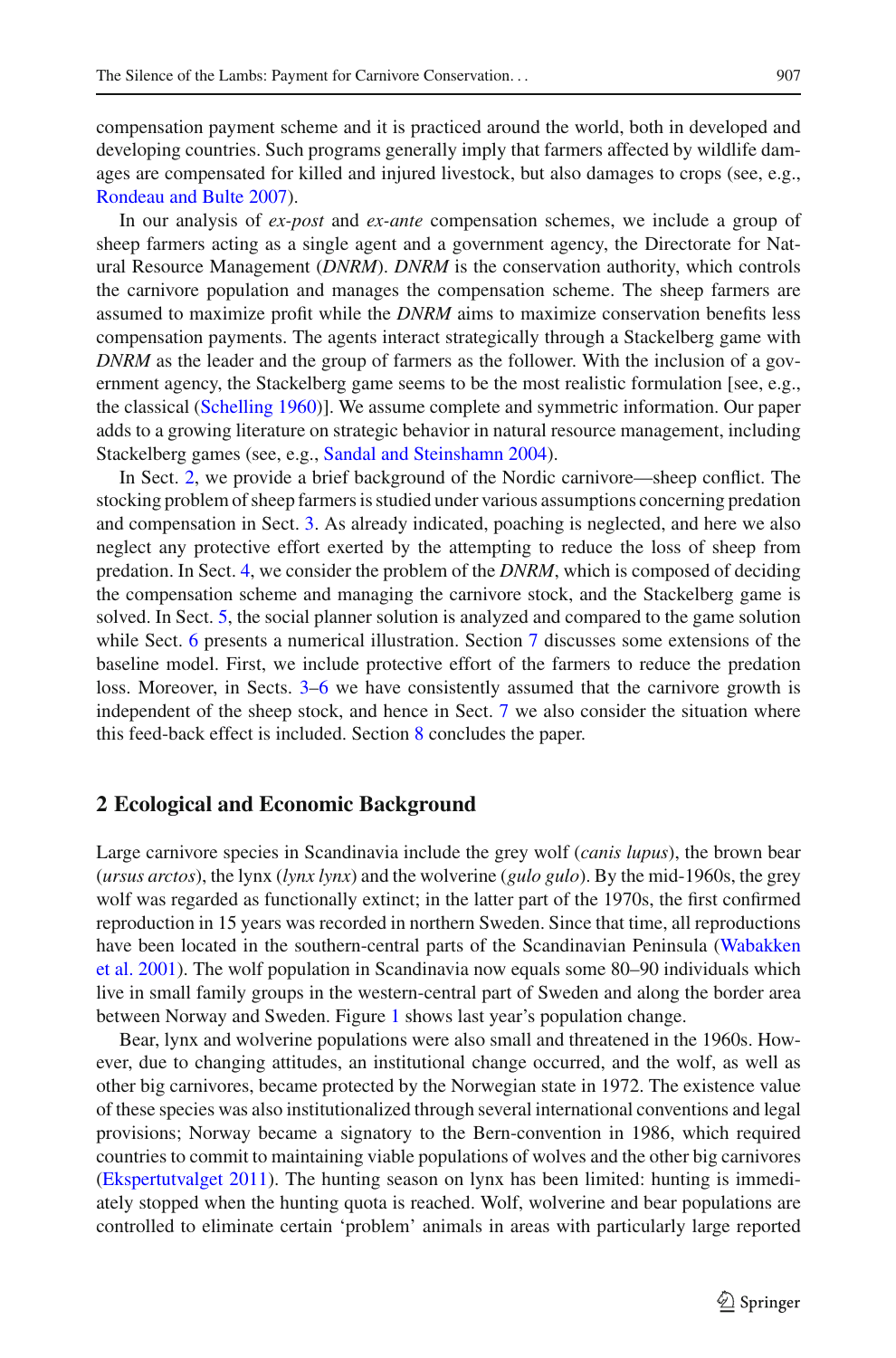

<span id="page-3-0"></span>**Fig. 1** Estimated wolf population in Sweden and Norway 1988–2014. *Source*: <http://www.rovdata.no/>

sheep and/or reindeer losses. Additionally, some hunting is permitted to keep stock sizes in line with politically-determined conservation measures [\(Ekspertutvalget 2011\)](#page-17-0). There are reported instances of illegal hunting, particularly in the more northerly parts of Scandinavia. However, where sheep farming is prevalent, illegal hunting is considered to be small.

Although large carnivore populations are small in number, these populations are associated with several important conflicts. The most important is related to livestock predation, particularly against sheep. However, carnivore conservation is also seen as a conflict between the center and the periphery, or as a conflict between 'local rural people' and urban 'well-educated conservation people' [\(Skogen et al. 2012](#page-18-10)). The conflicts have therefore clear similarities with the conflicting view of wildlife conservation present in many developing countries (see, e.g., [Johannesen and Skonhoft 2005](#page-18-11); [Zabel et al. 2011\)](#page-18-2).

While, in total, sheep farming is a small economic activity, it is an important source of income in many rural communities. There are 13,000 sheep farms in Norway which graze approximately 2.1 million animals during the outdoors grazing season [\(Ekspertutvalget](#page-17-0) [2011](#page-17-0)). This number has been quite stable since the middle of the 1980s. Norwegian farms are located close to mountainous and other sparsely populated areas, or along the coast. The main product is meat, accounting for about  $80\%$  of the average farmer's income. The remaining income comes from wool, as sheep milk production is virtually nonexistent today. Housing and indoor feeding is required throughout winter because of snow and harsh weather conditions. In Norway, winter feeding typically consists of hay grown on pastures close to farms. Farmers control the spring lambing scheme by using the In Vitro Fertilization protocol to time lambing to fit current climatic conditions. In late spring and early summer, the animals usually graze on fenced land close to the farm at low elevations, typically in the areas where winter food for sheep is harvested during summer. When weather conditions permit, sheep are released into rough grazing areas in the valleys and mountains. Natural mortality, including accidents and various types of diseases, generally takes place during the summer grazing season. The length of the outdoor grazing season is relatively fixed and ends between late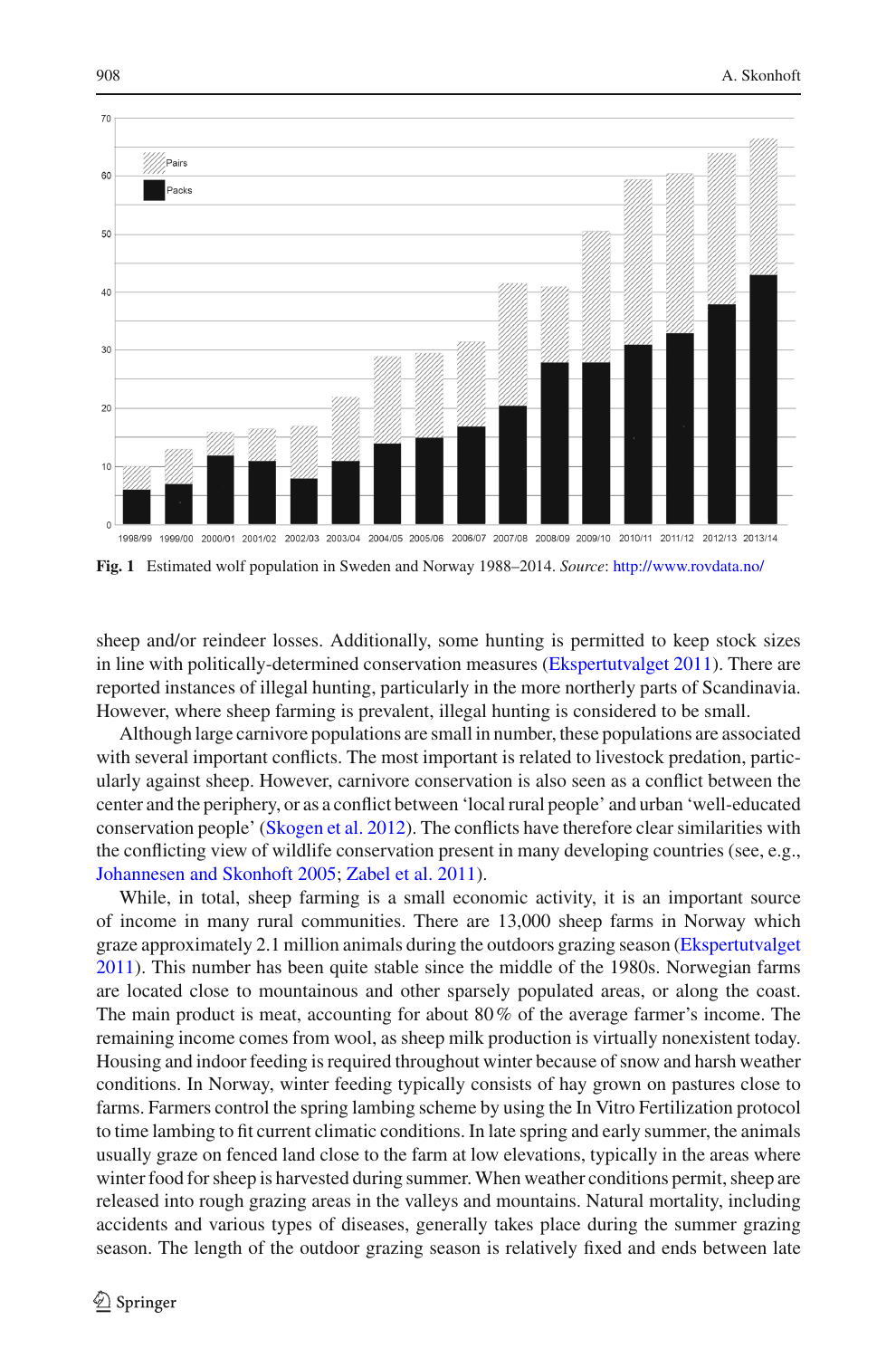

<span id="page-4-0"></span>**Fig. 2** Sheep loss in Norwegian counties with high carnivore prevalence 1990–2010. In % of summer grazing population. *Source*: [Ekspertutvalget](#page-17-0) [\(2011\)](#page-17-0)

August and the middle of September. After the grazing season, the animals are mustered and the wool is shorn. Slaughtering takes place either immediately or after a period of grazing on farmland (more details are provided in [Austrheim et al. 2008](#page-17-2)).

In the last few years, about 125,000 animals have been reported lost during the summer grazing season. It is estimated that about one-third of this total loss, or approximately 40,000– 50,000 animals, is due to predation caused by the four large carnivores. The rest is loss related to accidents and diseases (so called 'normal loss', [Ekspertutvalget 2011\)](#page-17-0). While predation takes place during the entire rough grazing period, there are certain different patterns among the four carnivores. Most notable is killing by wolverines, which almost always takes place in late summer or early fall and just before slaughtering. The geographical predation pattern is also distinct: predation by wolverines is most prevalent in the northern part of Norway whereas lynx predation is concentrated in the south-eastern part the country. The predation loss in the south-western part of Norway is small and negligible, simply due to the essential absence of carnivores, while it is evident in certain regions in the southern-central and northern-central parts of the country.

Figure [2](#page-4-0) demonstrates predation losses as a percentage of total summer grazing animals in the four counties with the most extensive predation pressure. Additionally, the national county average is depicted. Hedmark and Oppland counties are located in the southern-central part of Norway; Sør-Trøndelag and Nord-Trøndelag counties are found in the northern-central area. All these counties, except Oppland, border Sweden. Figure [2](#page-4-0) clearly demonstrates a growing predation problem emerging during the last two decades. Until about 1990, with no predation, normal loss was more or less constant and in the range of 3–4.5% per year. From the beginning of the 1990s, total loss increased dramatically in these counties, especially in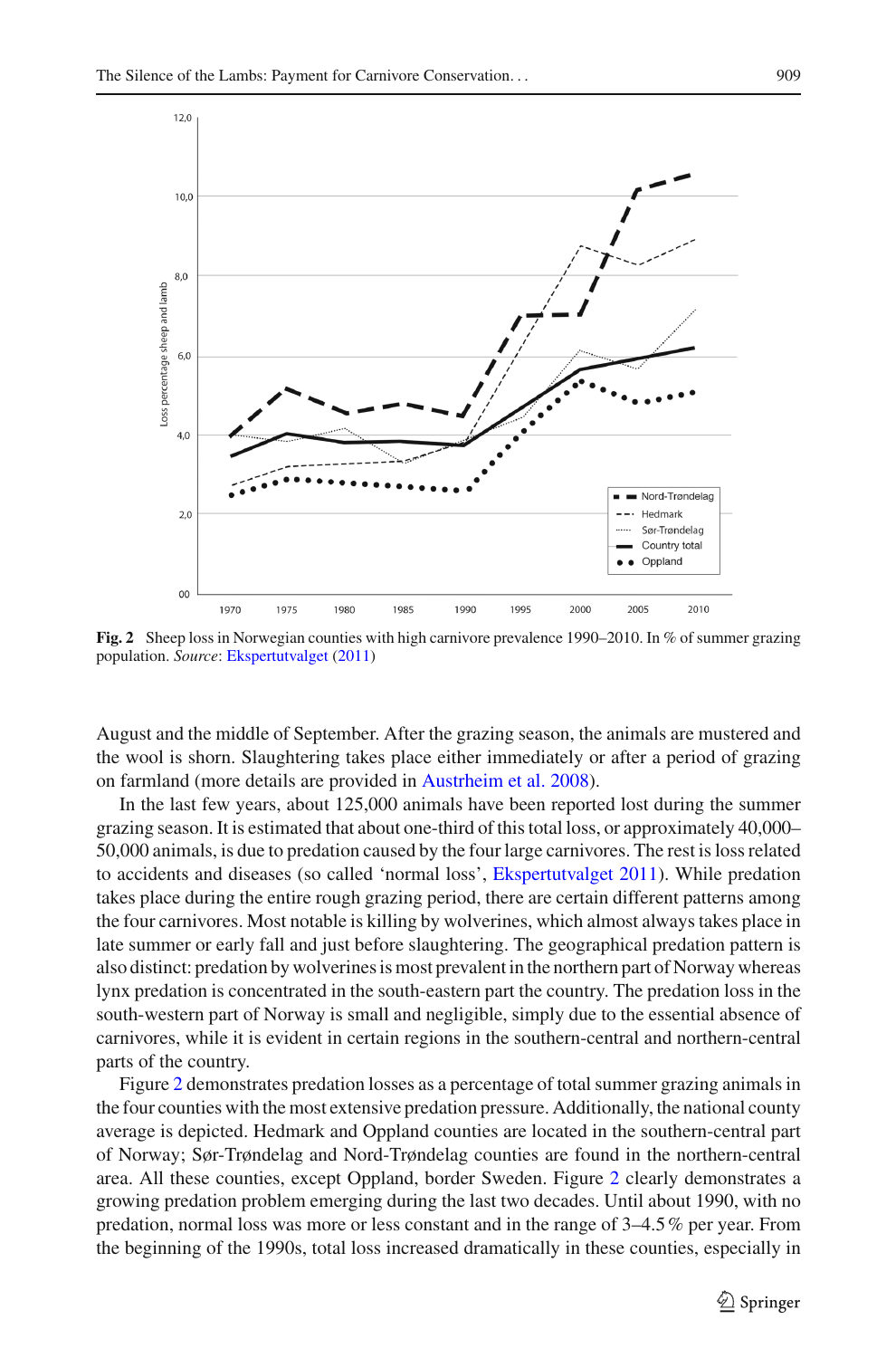Hedmark, where it has exceeded 10% during the last few years. Annual predation loss in this county is thus estimated at approximately 5–6% of the summer grazing population. Annual predation loss in Sør-Trøndelag county is estimated at a lesser but still significant 3%.

# <span id="page-5-0"></span>**3 Livestock Holdings of the Farmers**

### **3.1 Livestock Growth and Equilibrium Harvesting**

We start by looking at the stocking problem of our group of sheep farmers, with and without predation. The sheep growth model is formulated in discrete time, and assumes additions to the stock occur once per year, in the spring, and that all natural mortality takes place during the outdoor grazing season. As mentioned, slaughtering also takes place once a year, in September–October, after the end of the summer grazing season. We use a biomass model and do not distinguish between different age classes of the sheep. The natural growth rate is assumed constant, which is a reasonable assumption with a domestic animal stock managed with controlled breeding and maintenance. The growth of the farmers' sheep flock in the absence of predation is thus governed by:

$$
X_{t+1} = X_t + rX_t - H_t = sX_t - H_t = s(1 - h_t)X_t,
$$
\n(1)

<span id="page-5-1"></span>where  $X_t$  is the number of animals in the beginning of year *t* and  $r = (s - 1) > 0$  is the constant natural growth rate. The natural growth rate comprises fertility and natural mortality during the outdoors grazing season ('normal' loss; Sect. [2\)](#page-2-0), but includes no carnivore predation.  $H_t \geq 0$  is the slaughter (harvest) in number of animals, and  $0 \leq h_t < 1$  is the slaughter rate. Because harvest takes place after natural growth, the harvest fraction is defined through  $H_t = sX_t h_t$ . In biological equilibrium with a stable population,  $X_{t+1} = X_t$  and omitting the time subscript, the equilibrium harvest (slaughter) rate is:

$$
h = (1 - 1/s).
$$
 (2)

With  $0 \leq m_t < 1$  as the predation rate, the animal growth Eq. [\(1\)](#page-5-1) changes to:

<span id="page-5-2"></span>
$$
X_{t+1} = s(1 - h_t)(1 - m_t)X_t
$$
\n(3)

where predation is assumed to be purely additive to natural mortality, also a realistic assumption for a domestic animal stock. Predation occurs generally during the entire grazing season, but possibly at a higher rate in late summer/early fall than in the beginning of the grazing season (Sect. [2\)](#page-2-0). In what follows, we assume that all predation takes place after natural growth, but before slaughtering. Predation loss in number of animals is then defined as  $M_t = sX_t m_t$ , while the number of animals slaughtered in the presence of predation becomes  $H_t = sX_t(1 - m_t)h_t$ . With a constant sheep population, and also a constant predation rate, the equilibrium harvest rate now reads:

$$
h = 1 - 1/s(1 - m). \tag{4}
$$

<span id="page-5-3"></span>Therefore, the higher the predation rate, the fewer animals are left for slaughtering in order to keep a fixed population size.

### **3.2 Stocking Without Predation**

Our group of sheep farmers is assumed to act as a single agent aiming to maximize profit, and we first consider the stocking problem without predation. Revenue is made up of just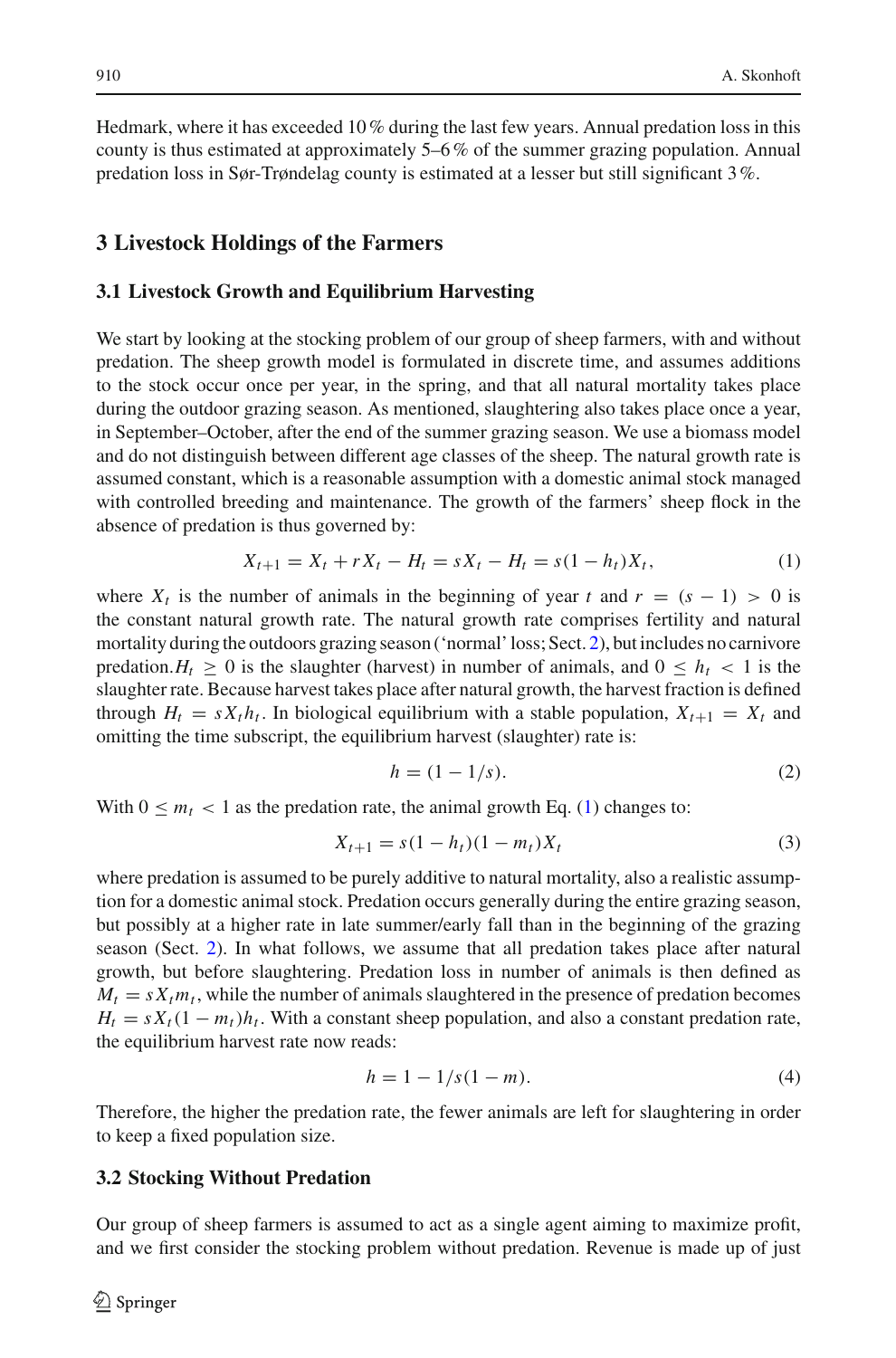income from meat production, as possible income from wool production is neglected. With  $p > 0$  as the given slaughtering price (net of slaughtering costs), the current income of the farmers reads *pH*. Farm capacity is assumed to be fixed (but see [Gauteplass and Skonhoft](#page-18-12) [2015](#page-18-12)), and costs thus comprise only operating costs. These costs, which include labor costs (typically as an opportunity cost) in addition to fodder and veterinary costs, are related to the size of the animal stock,  $C = C(X)$ , and with  $C' > 0$ ,  $C'' > 0$  and  $C(0) = 0$ . The current profit of the farmers thus reads:

$$
\pi = pH - C(X) = psXh - C(X). \tag{5}
$$

In the absence of predation, the problem of the farmers is  $\max_{X,h} \pi = psXh - C(X)$ , or  $\max_{X} \pi = p s X (1 - 1/s) - C(X) = p X (s - 1) - C(X)$  when inserting the harvest rate from Eq. [\(2\)](#page-5-2). Maximizing yields  $p(s - 1) = C'(X)$ , or  $(s - 1) = C'(X)/p$ , indicating that the natural growth rate should equalize the marginal cost–income ratio in optimum. With a strictly convex cost function, the sufficiency condition is fulfilled, and in the subsequent analysis, the cost function is specified as  $C(X) = (c/2)X^2$ , with  $c > 0$ . We then find the optimal stock size as:

$$
X^I = (p/c)(s-1) \tag{6}
$$

(superscript '*I*' indicates the stock size without predation and without compensation). Furthermore, we find the number of animals slaughtered as  $H^I = (p/c)(s - 1)^2$  while the profit reads  $\pi^{I} = (p^{2}/2c)(s-1)^{2}$ . Therefore, in contrast to the standard biomass model (see, e.g., Clark [1990](#page-17-3)), the optimal stock size (or standing biomass) increases with a higher slaughter price, and reduces with higher costs. It can also be seen that slaughtering increases unambiguously with a higher price to cost ratio.

#### <span id="page-6-0"></span>**3.3 Stocking With Predation, but Without Compensation**

We then proceed to solve the stocking problem of the farmers experiencing predation. We assume the predation loss to increase linearly with sheep density, assuming constant predation rates, consistent with the moose–wolf interaction analysis in [Nilsen et al.](#page-18-13)  $(2005)$ . With  $W_t$  as the number of carnivores, the sheep loss in number of animals due to predation then writes  $M_t = \psi s X_t W_t$ ,  $\psi > 0$  is a parameter indicating the strength of predation pressure, depending on type and composition of predators in the considered area, alternative food sources for area carnivores, measures taken by the farmers to protect their livestock, how farmers organize the rough grazing period during which the sheep stock is exposed to predation, and so forth. With the predation rate as  $m_t = M_t/sX_t = \psi W_t$ , independent of the number of grazing animals and proportional to carnivore density, we have:

$$
m = \psi W \tag{7}
$$

for a fixed number of carnivores.

With predation included, the current profit of the farmer is defined as:

$$
\pi = pH - C(X) = psX(1 - \psi W)h - C(X).
$$
 (8)

<span id="page-6-1"></span>The profit maximizing problem of the farmers with predation, but without any compensation, is now stated as  $\max_{X,h} \pi = psX(1 - \psi W))h - C(X)$ , or  $\max_{X} \pi = pX[s(1 - \psi W) - 1] (c/2)X<sup>2</sup>$  when inserting for the equilibrium condition [\(4\)](#page-5-3) and the specified cost function. The optimal stock size becomes:

$$
X^{II} = (p/c)[s(1 - \psi W) - 1],
$$
\n(9)

 $\mathcal{L}$  Springer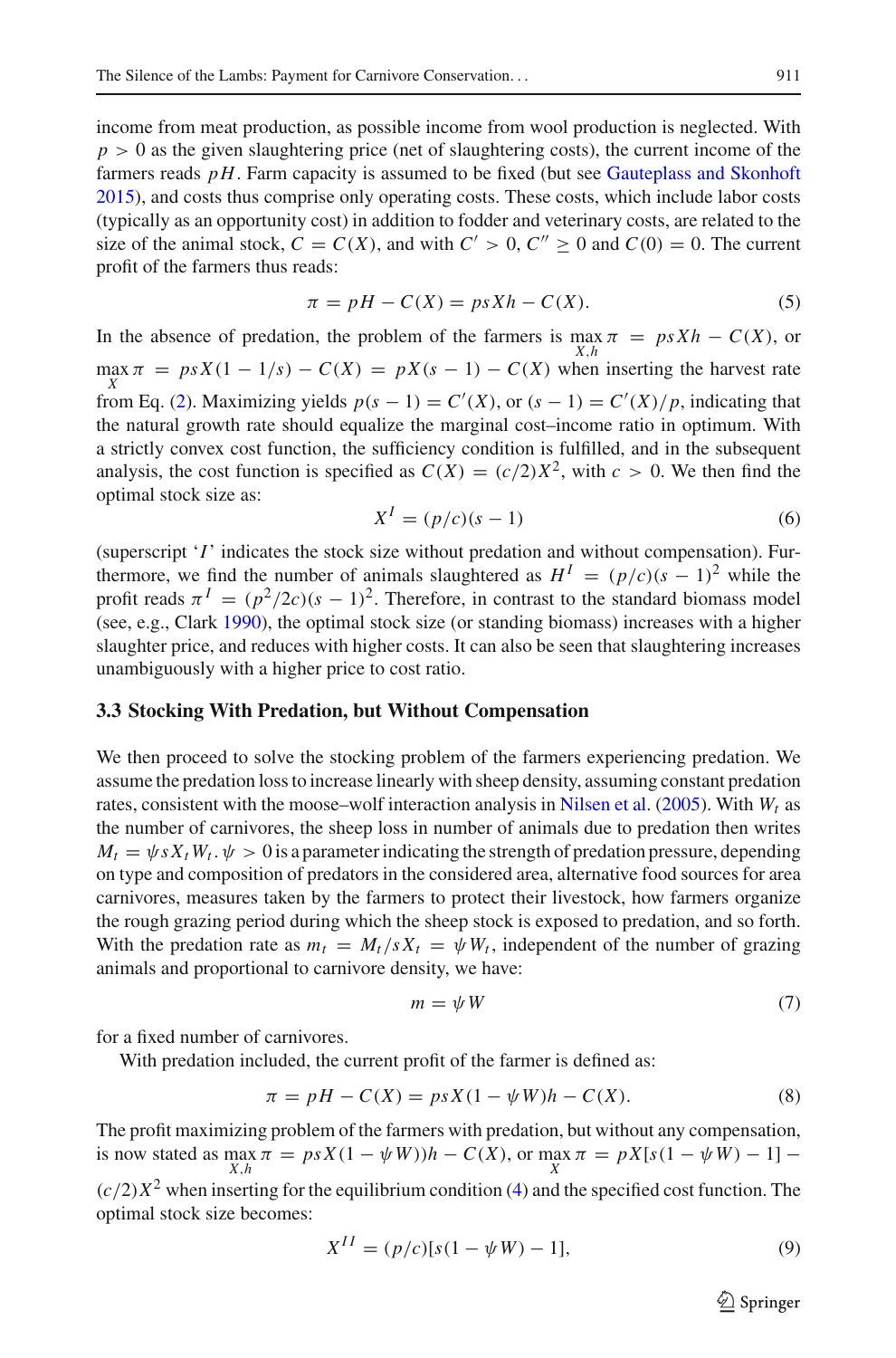indicating that the number of carnivores must not exceed  $W < (s - 1)/\psi s$ , or the predation rate must not exceed  $m < (1 - 1/s)$ , to secure a positive sheep stock (subscript '*II*' indicates the solution with predation, but without compensation). The number of animals slaughtered and profit read  $H^{II} = (p/c)[s(1 - \psi W) - 1]^2$  and  $\pi^{II} = (p^2/2c)[s(1 - \psi W) - 1]^2$ , respectively. The loss in number of animals in the presence of carnivores and predation is  $\text{accordingly } (X^I - X^{II}) = (p/c)(s - 1) - (p/c)[s(1 - \psi W) - 1] = (p/c)s\psi W \ge 0,$ while  $(\pi^I - \pi^{II}) = (p^2/2c)\{(s-1)^2 - [s(1-\psi W - 1)]^2\} \ge 0$  indicates the profit loss. Therefore, with predation, the optimal sheep stock reduces proportionally with the predation rate and the number of carnivores. It can also be seen that predation has a smaller profitability effect on the margin with a high rather than a low predation rate. Not surprisingly, we find that the economic loss increases with the market value of the animals as well as the animal productivity through the parameter *s*. The economic loss is made up of a direct effect related to the marginal revenue reduction as  $pX[s(1 - \psi W) - 1]$  shifts down due to predation. This direct effect is to some extent mitigated by an indirect effect because our profit maximizing farmers find it beneficial to reduce the stocking number as the marginal revenue declines.

#### <span id="page-7-1"></span>**3.4 Predation with Compensation**

In Norway, government is obligated to fully compensate farmers at the market value of the animals, i.e., the slaughter value, for losses caused by carnivore predation (Sect. [1\)](#page-0-0). In what follows, however, we consider a more general compensation scheme. First, we set the fixed per animal *ex-post* compensation loss value,  $p_X \leq p$ , not to exceed the market value of the animals. Second, we assume the farmers may also receive compensation merely for the presence of carnivores, where  $p_W \ge 0$  is the per unit carnivore *ex-ante* compensation value. These values are determined such that the farmer should be fully compensated by the *DNRM* (Sect. [4\)](#page-8-0).

The profit of the farmers is now described by:

$$
\pi = pH - C(X) + (p_X M + p_W W) = psX(1 - \psi W)h - C(X) + (p_X s \psi X W + p_W W).
$$
 (10)

When again inserting for the harvesting rate, the new profit maximizing problem reads  $\max_{X} \pi = pX[s(1 - \psi W) - 1] - C(X) + (p_X s \psi XW + p_W W)$ . Because we abstract from the possibility that the farmers may illegally hunt, or kill, carnivores, a realistic assumption in our Scandinavian institutional setting (Sect. [2](#page-2-0) above), we find the optimal stock size, related to  $p_X$ , but not to  $p_W$ , as:

$$
X^* = (p/c)[s(1 - \psi W) - 1 + (p_X/p)s\psi W]
$$
 (11)

<span id="page-7-0"></span>(superscript '\*' indicates the solution with predation and compensation). This is stated as:

**Result 1** *The ex-ante compensation works solely as a lump sum transfer and does not influence the stocking decision of the farmers.*

Next, we find that the number of animals slaughtered after some rearrangements may be written as  $H^* = X^*[s(1-\psi W)-1] = (p/c)[s(1-\psi W)-1][s(1-\psi W)-1+(p_X/p)s\psi W].$ The optimal stock size, but also the number of animals slaughtered, increase with the *ex-post* compensation value  $p<sub>X</sub>$ . This is stated as:

**Result 2** *A higher ex-post compensation value motives the farmers to increase the number of animals as well the number of animals slaughtered.*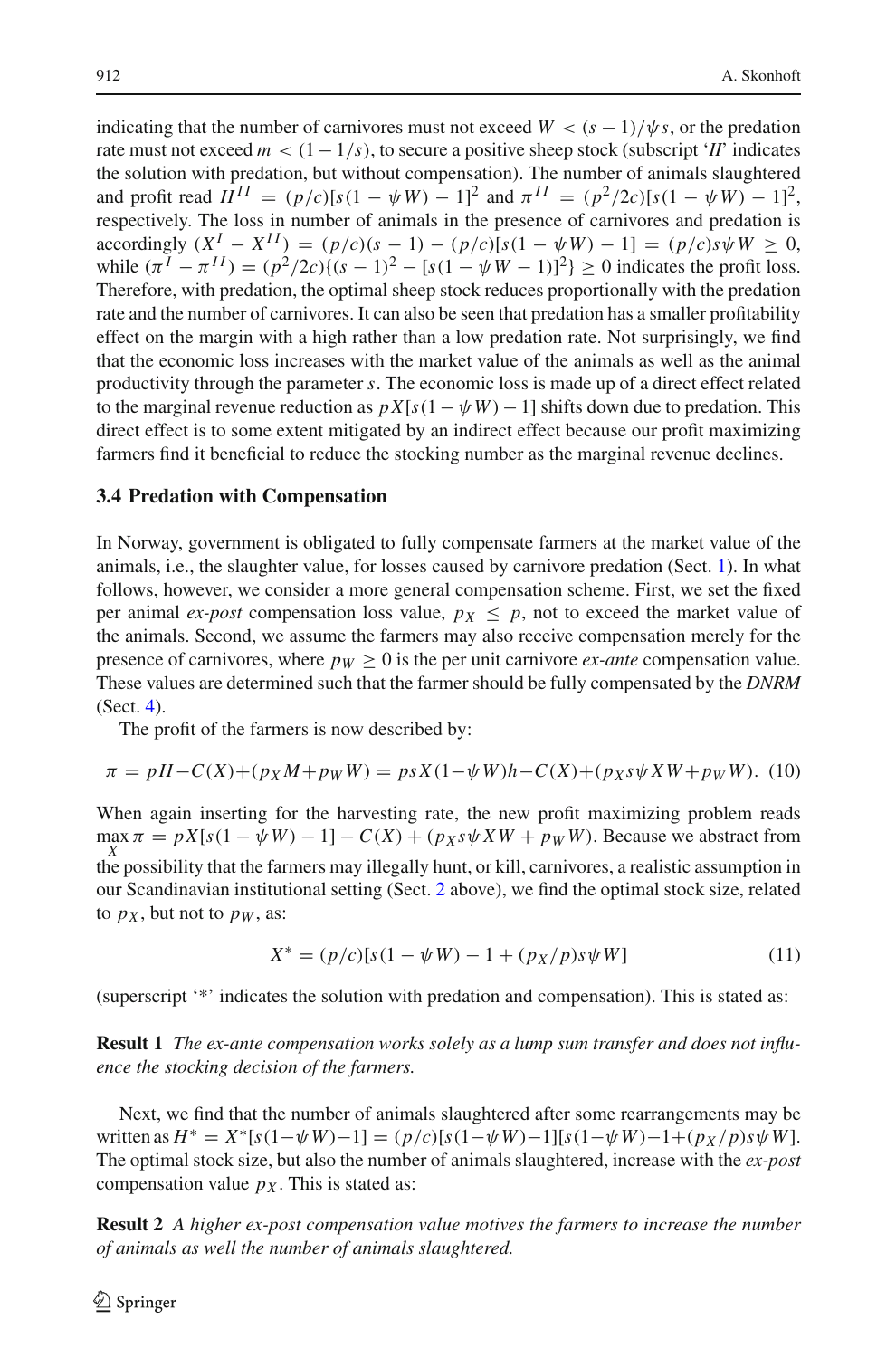Not surprisingly, we also find that the optimal stock is larger than without compensation as the marginal revenue with compensation shifts upward,  $(X^* – X^{II}) = (p_X/c)s\psi W \ge 0$ . On the other hand, the stock reduces compared to the situation without predation,  $(X^* - X^I) =$  $(p/c)[s(1 - \psi W) - 1 + (p_X/p)s\psi W] - (p/c)(s - 1) = -(p/c)(1 - p_X/p)s\psi W \le 0.$ With full *ex-post* compensation and  $p_X = p$ , following the logic of the optimization, the farmers will find it beneficial to keep the same number of animals as without predation, and the profit will be similar,  $\pi^* = pX^*[s(1 - \psi W) - 1] - C(X^*) + ps\psi X^*W =$  $pX^*(s-1) - C(X^*) = \pi^I$ . Therefore, with full compensation, the number of animals slaughtered and sold,  $H^* = (p/c)[s(1 - \psi W) - 1](s - 1)$ , plus the animals consumed by the carnivores,  $M^* = (p/c)s(s-1)\psi W$ , will just equalize the number of animals slaughtered without predation; that is,  $H^* + M^* = H^I = (p/c)(s-1)^2$ . Differentiating  $\pi^* = pX^*[s(1-\pi)\mathbb{I}]$  $\psi(W) - 1$ ]−*C*( $X^*$ )+( $p_X s \psi X^* W + p_W W$ ) yields  $\partial \pi^* / \partial W = -(p - p_X) s \psi X^* + p_W$  when using the envelope theorem. Therefore, with *ex-ante* compensation it can be economically beneficial for the farmers with a higher density of carnivores. With full *ex-post* compensation,  $p_X = p$ , and  $p_W > 0$ , more carnivores will definitively be beneficial,  $\partial \pi^* / \partial W > 0$ .

## <span id="page-8-0"></span>**4 The Management Problem of the Directorate for Natural Resource Management (***DNRM***)**

So far we have analyzed how the presence of carnivores and predation affect the stocking decision of the profit-maximizing sheep farmers, with and without predation and with and without compensation. As demonstrated, the *ex-ante* compensation mechanism works solely as a lump-sum transfer while the *ex-post* compensation motivates the farmers to increase the number of sheep. For that reason, *ceteris paribus*, predation loss will also increase with a higher per animal *ex-post* compensation value. The compensation scheme and the carnivore stock are managed and controlled by the *DNRM* (Sect. [1](#page-0-0) above). We now analyze how this agency may compose the compensation scheme; that is, how the  $ex\text{-}post$  value  $p<sub>X</sub>$  and  $ex\text{-}ante$ value *pW* actually may be determined. Additionally, we assume *DNRM* controls the size of carnivore population *W*.

While predation is related to the number of carnivores together with the size of the sheep population, feedback effects may also be present, as the size of the sheep population can influence carnivore growth. However, in areas colonizing carnivore populations, or where carnivore populations are strongly controlled, as in Scandinavia, this relationship will appear less interactive, indicating that carnivores cannot respond numerically to variations in the sheep population (see [Nilsen et al. 2005](#page-18-13) and the references therein). The carnivores also have several alternative food sources. For example, in Scandinavia, the main prey of the wolves is moose (*Alces alces*) [\(Nilsen et al. 2005](#page-18-13); [Boman et al. 2003](#page-17-4)). Any numerical response is hence neglected and carnivore natural growth is independent of the size of the sheep population (but see Sect. [7\)](#page-14-0) and given by  $G(W_t)$ , assumed to be density dependent of the logistic type. With  $y_t$  as the number of carnivores controlled/hunted at time  $t$ , the carnivore growth equation reads:

$$
W_{t+1} = W_t + G(W_t) - y_t.
$$
 (12)

The equilibrium carnivore population is then simply given by:

$$
y = G(W). \tag{13}
$$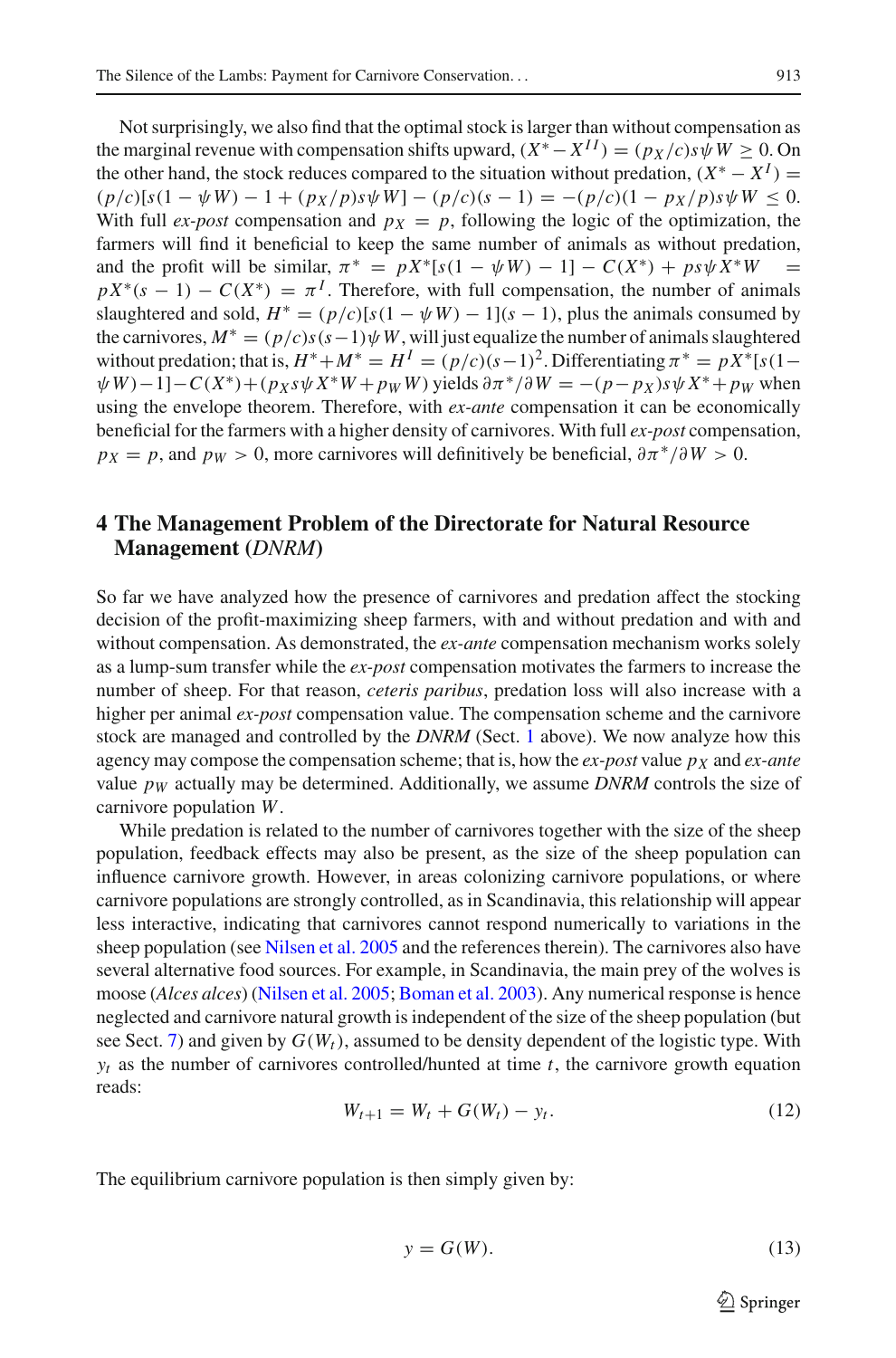The current equilibrium net benefit function of *DNRM* is composed of the conservation value of the carnivores and the compensation cost paid to the farmers and is defined as:

$$
U = B(W) + qG(W) - (p_X s \psi XW + p_W W),
$$
\n(14)

<span id="page-9-0"></span>such that  $B(W)$  is the conservation value (intrinsic value), with  $B' > 0$ ,  $B'' \le 0$  and  $B(0) = 0$ , while the compensation payment is represented by the last bracketed term. In addition, we have included a hunting value with  $q > 0$  as the per unit net hunting value, assumed to be fixed and independent of the number of carnivores hunted. A non-negative control value is included as the hunt may be managed through a license hunting scheme and where the hunters pay a fixed price per license This hunting price may also be given a wider interpretation by including a value to reduce to carnivore population in terms of better hunting upon prey ungulates like moose and roe deer (*Capreolus capreolus*) [\(Boman et al.](#page-17-4) [2003](#page-17-4)).

We solve the strategic interaction between *DNRM* and the farmers as a Stackelberg game with*DNRM* as the leader and the farmers as the follower (Sect. [1](#page-0-0) above). Thus, in the first stage, *DNRM* maximizes the net benefit by controlling the carnivore population and fixing the *ex-post* and *ex-ante* compensation values. In the second stage, the farmers maximize profit subject to the imposed compensation policy and predation pressure. The game is solved by backward induction, and where Eq. [\(11\)](#page-7-0)  $X^* = (p/c)[s(1 - \psi W) - 1 + (p_X/p)s\psi W]$ , or  $X^* = X^*(W, p_X)$ , with  $\partial X^*/\partial W = X^*_{W} \le 0$  and  $\partial X^*/\partial p_X = X^*_{p} > 0$ , is the reaction function of the farmers. Therefore, in the first stage, *DNRM* maximizes the net benefit Eq. [\(14\)](#page-9-0) subject to *X*∗ by controlling the carnivore population and fixing *the ex-post* and *ex-ante* compensation values. The first order necessary conditions when having a positive carnivore stock are:

$$
\partial U/\partial W = B'(W) + qG'(W) - p_X s \psi \left( X^* + X^*_{W} W \right) - p_W = 0; \quad W > 0, \tag{15}
$$

<span id="page-9-2"></span><span id="page-9-1"></span>and

$$
\partial U/\partial p_X = -s\psi W\left(X^* + p_X X_p^*\right) \le 0; \quad p_X \ge 0. \tag{16}
$$

Because higher *ex-post* compensation means that it is profitable for the farmers to increase the sheep stock, i.e.,  $X_p^* > 0$ , condition [\(16\)](#page-9-1) yields  $\partial U/\partial p_X < 0$  with  $p_X^* = 0$ . This is stated as:

**Result 3** *It is not beneficial for DNRM to introduce ex-post compensation because more livestock increase both predation and compensation payments. The whole compensation payment should be channeled through the ex-ante mechanism.*

With no *ex-post* payment, Eq. [\(15\)](#page-9-2) simplifies to  $B'(W) + qG'(W) = p_W$ . This condition indicates that the marginal stock benefit, composed of the marginal conservation value plus the marginal net benefit of controlling, should equalize the marginal cost, fixed by the *exante* compensation value. The sufficiency condition of the *DNRM* optimization problem is  $B''(W) + qG''(W) < 0$ , which with  $q > 0$ , is satisfied when the natural growth function is strictly concave and the conservation value function is concave.

With zero *ex-post* compensation and the farm profit as  $\pi^* = pX^*[s(1 - \psi W) - 1]$  –  $(c/2)(X^*)^2 + p_WW$ , or  $\pi^* = (p^2/2c)[s(1 - \psi W) - 1]^2 + p_WW$  when inserting for  $X^*$ (Sect. [3.4](#page-7-1) above), the whole of the predation compensation is channeled through the *exante* mechanism. When the farmers are subject to being fully compensated it should satisfy  $(\pi^I - \pi^*) = (p^2/2c)(s - 1)^2 - \{(p^2/2c)[s(1 - \psi W) - 1]^2 + pwW\} = 0.$  After some small rearrangements it may also be written as:

<span id="page-9-3"></span>
$$
p_W = p^2 \psi s (s - 1) / c - ((p \psi s)^2 / 2c) W.
$$
 (17)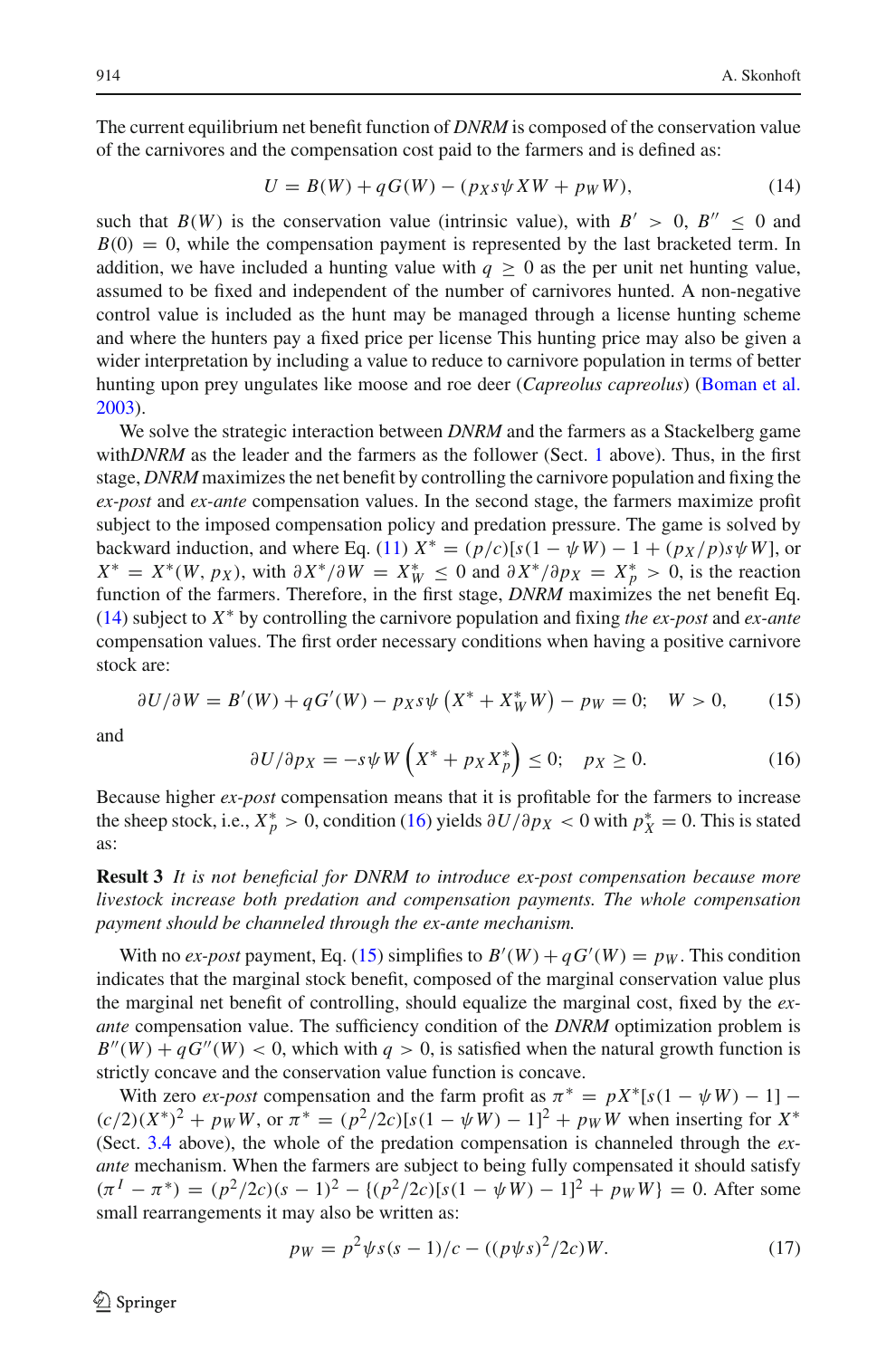The total compensation value is now  $p_W W = [p^2 \psi s (s-1)/c]W - ((p \psi s)^2/2c)W^2$ . This is a strictly concave function reaching a peak value when  $W = (s-1)/\psi s$  and hence  $X^* = 0$ and the whole sheep population is consumed by the carnivores (Sect. [3.3\)](#page-6-0).

When assuming logistic natural growth for the carnivore population,  $G(W) = fW(1 W/K$ ), with  $f > 0$  as the intrinsic growth rate and  $K > 0$  as the carrying capacity and, for simplicity, a constant marginal conservation value  $B'(W) = b > 0$ , Eq. [\(15\)](#page-9-2) with  $p_X^* = 0$ reads:

$$
p_W = (b + qf) - (2fq/K)W.
$$
 (18)

<span id="page-10-1"></span>With our specific functional forms, Eq. [\(18\)](#page-10-1) together with Eq. [\(17\)](#page-9-3) therefore jointly determines the optimal carnivore stock  $W^*$  and the compensation value  $p^*_{W}$ . Solving for the carnivore stock, we find:

$$
W^* = \frac{(b+qf) - p^2 \psi s (s-1)/c}{(2fq/K) - (p\psi s)^2/2c},\tag{19}
$$

<span id="page-10-2"></span>which represents a meaningful solution with  $[(b+q f) - p^2 \psi s(s-1)/c] > 0$  and  $[(2fq/K) (p\psi s)^2/2c$  > 0. This indicates that the predation cannot be too aggressive. This condition holds for a wide range of chosen parameter values (numerical Sect. [6](#page-12-0) below). Additionally, we must have  $q > 0$ . When inserting Eqs. [\(19\)](#page-10-2) into [\(18\)](#page-10-1) (or Eq. [17\)](#page-9-3), we can next find  $p_W^*$ , while inserting for *W*<sup>\*</sup> into Eq. [\(11\)](#page-7-0) with  $p_X^* = 0$  yields  $X^*$ .

We find by differentiation of Eq. [\(19\)](#page-10-2) that more aggressive predation means that *DNRM* will benefit from keeping a smaller carnivore population,  $\frac{\partial W^*}{\partial \psi} < 0$ , and therefore also a higher per animal compensation value,  $\partial p_W^*/\partial \psi > 0$ . For our baseline parameter val-ues (Sect. [6\)](#page-12-0), we also find  $\partial X^*/\partial \psi > 0$ . As the sheep population with  $p^* = 0$  is given by  $X^* = (p/c)[s(1 - \psi W^*) - 1]$  and differentiation yields  $\partial X^*/\partial \psi = -(ps/c)[W^* +$  $\psi(\partial W^*/\partial \psi)$ ], this indicates[ $W^* + \psi(\partial W^*/\partial \psi)$ ] < 0. Therefore, the direct negative effect of more aggressive predation  $-(ps/c)W^* < 0$  is dominated by the indirect positive effect −(*ps*/*c*)ψ(∂*W*∗/∂ψ) > 0 feeding back from *DNRM*. Not surprisingly, a higher carnivore intrinsic value means that *DNRM* will find it rewarding to maintain a higher carnivore population, ∂*W*∗/∂*b* > 0, while the effect on the *ex-ante* compensation value is ambiguous,  $\partial p_W^*/\partial b < 0$  (Eqs. [17,](#page-9-3) [18\)](#page-10-1). The total compensation value to the farmers increases,  $\partial (p_W^*W^*)/\partial b > 0$ . In this case, it is seen directly from  $X^* = (p/c)[s(1 - \psi W^*) - 1]$  that it is profitable for the farmers to reduce the size of the sheep population,  $\partial X^*/\partial b < 0$ . Greater value for farm products, achieved through a higher sheep slaughter value, will motivate the farmers to increase the sheep stock. As the farm loss due to predation becomes higher, this will feed back to *DNRM,* which finds it beneficial to reduce the number of carnivores to lower predation pressure and compensation payments to the farmers. Thus, we have  $\partial X^* / \partial p > 0$ together with ∂*W*<sup>∗</sup> /∂*p* < 0. More sensitivity results are demonstrated in the numerical section.

#### <span id="page-10-0"></span>**5 Social Planner Solution**

To assess the efficiency loss of the above Stackelberg game, this solution is now compared to the social planner solution. Included in the social planner objective function is the (unweighted) sum of the sheep farmers' profit and the *DNRM* benefit of the carnivores, comprising the conservation value and the net license hunting value:

$$
S = [pH - C(X)] + [B(W) + qy] = [pX[s(1 - \psi W) - 1] - C(X)] + [B(W) + qG(W)].
$$
\n(20)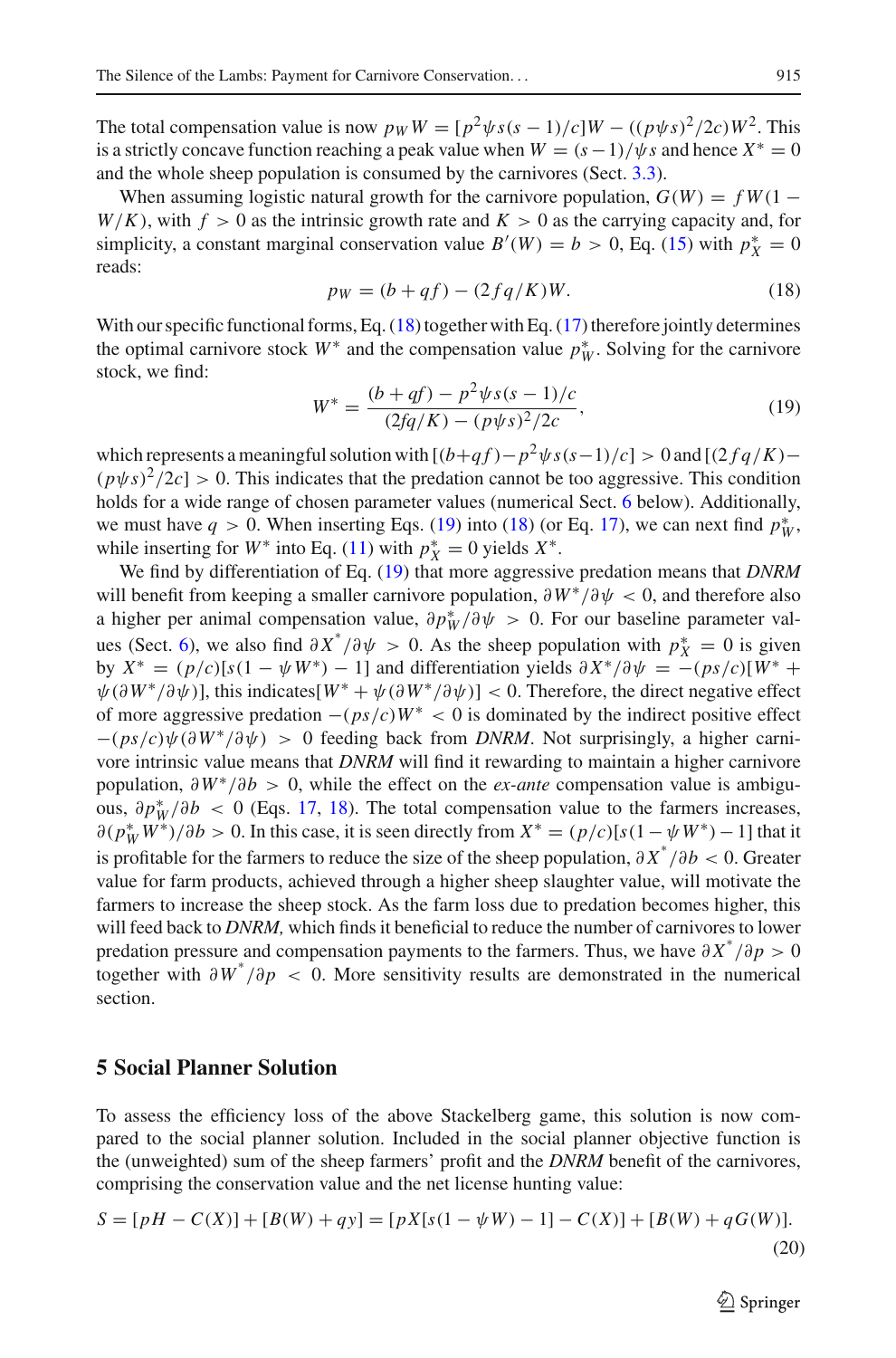<span id="page-11-0"></span>The first order necessary conditions of the social planner maximization problem are:

$$
\partial S/\partial X = p[s(1 - \psi W) - 1] - C'(X) = 0; \quad X > 0,
$$
\n(21)

<span id="page-11-1"></span>and

$$
\partial S/\partial W = -pXs\psi + B'(W) + qG'(W) = 0; \quad W > 0. \tag{22}
$$

These two equations therefore jointly determine the social optimal stock sizes  $X^P$  and  $W^P$ (superscript 'P' indicates social planner solution). The sufficiency conditions are  $\partial^2 S/\partial X^2 =$  $-C''(X)$  < 0,  $\partial^2 S/\partial W^2 = B''(W) + qG''(W)$  < 0, and  $(\partial^2 S/\partial W^2)(\partial^2 S/\partial X^2)$  −  $(\partial^2 S/\partial X \partial W)^2 = -C''(X)[B''(W) + qG''(W)] - (ps\psi)^2 > 0$ . Inserted for our specific functional forms, the last condition reads  $2cfq/K - (ps\psi)^2 > 0$ . Therefore, just as in the Stackelberg solution, there must be a restriction on predation loss to obtain a meaningful interior solution.

As there is no externality running from sheep farming to carnivore conservation, and as no numerical response is included in our ecological model (Sect. [4](#page-8-0) above), Eq. [\(21\)](#page-11-0) will be similar to the optimization problem of the farmers with predation, but with no *ex-post* compensation, as given by Eq. [\(9\)](#page-6-1). However, the carnivore optimality Eq. [\(22\)](#page-11-1) is different from Eq. [\(15\)](#page-9-2) with  $p_X^* = 0$  in the Stackelberg solution. As the social cost of predation is given by the term  $pX^P s\psi$ , we find that  $pX^P s\psi < p_W^*$  yields  $W^P > W^*$ , and *vice versa*. With our specific functional forms, combining Eqs. [\(21\)](#page-11-0) and [\(22\)](#page-11-1) gives:

$$
W^{P} = \frac{(b+qf) - p^{2}\psi s(s-1)/c}{(2fq/K) - (p\psi s)^{2}/c}.
$$
\n(23)

<span id="page-11-2"></span>The social planner solution is slightly different from the Stackelberg solution, and where the only difference is that the term  $(p \psi s)^2/c$  in the nominator in Eq. [\(23\)](#page-11-2) replaces the term  $(p\psi s)^2/2c$  in the nominator in Eq. [\(19\)](#page-10-2). We therefore find that  $W^P > W^*$  holds for all feasible  $\psi > 0$ , and the social cost of predation is less than the per unit carnivore *ex-ante* compensation value. Accordingly,  $X^P$  <  $X^*$  also holds. This is stated as:

**Result 4** *From the social planner's point of view, the carnivore population will be too small while the sheep population will be too large in the Stackelberg solution.*

As we have an externality running from carnivore conservation to sheep farming, this outcome is indeed surprising. This result is therefore explained by the compensation mechanism, and the fact that the farmers should be fully compensated.

By combining Eqs. [\(23\)](#page-11-2) and [\(19\)](#page-10-2) the discrepancy between the planner and the Stackelberg solutions can be expressed as  $\frac{W^P}{W^*} = \frac{(2fq/K)-(p\psi s)^2/2c}{(2fq/K)-(p\psi s)^2/c}$  which hence exceeds 1 for all feasible  $\psi > 0$ . It can easily be demonstrated that  $W^P/W^*$  reduces with higher values of f, q and c while it widens with higher values of  $p$ ,  $\psi$ ,  $s$  and  $K$ . Therefore, for example, more profitable sheep farming through a higher slaughter price will increase the discrepancy between the number of carnivores in the planner solution and the Stackelberg solution. However, within the range of realistic parameter values, the difference between the  $W^P$  and  $W^*$  becomes small. See numerical Sect. [6.](#page-12-0) The efficiency loss of the above Stackelberg game seems therefore to be quite modest.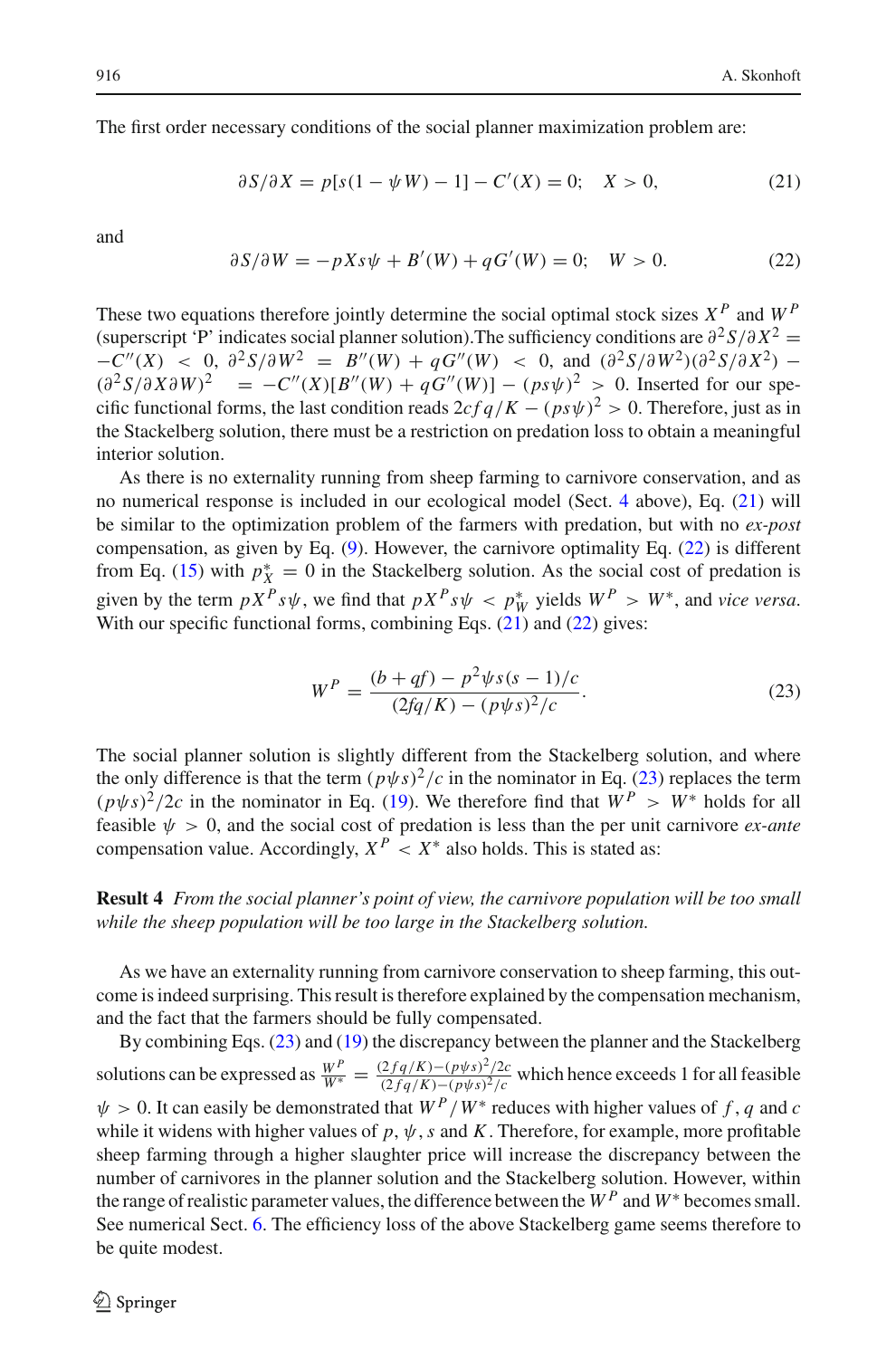### <span id="page-12-0"></span>**6 Numerical Illustration**

### **6.1 Data**

To shed further light on the above analysis, we proceed with a numerical illustration. We do not attempt to accurately describe the economic situation of the group of Scandinavian sheep farmers considered here, but aim to demonstrate our solutions with reasonable realistic parameter values. All functional forms are specified above, and the numerical illustration is performed applying the baseline parameter values found in Table [1.](#page-12-1) We use the sheep data from [Gauteplass and Skonhoft](#page-18-12) [\(2015\)](#page-18-12), and scale the cost parameter *c* so that the number of sheep in the absence of predation, (and compensation),  $X^I$  =  $(p/c)(s - 1) = (2000/1.3)(1.7 - 1) = 1077$ , may represent an area with a small group of farmers (6–8) with medium-sized farms. The baseline predation coefficient is assumed to be  $\psi = 0.002$  and we find that that, e.g., 10 carnivores represent a predation rate of  $M/sX = \psi W = 0.002 \cdot 10 = 0.02$  $M/sX = \psi W = 0.002 \cdot 10 = 0.02$  $M/sX = \psi W = 0.002 \cdot 10 = 0.02$ , or 2%. Following Fig. 2 and the related discussion this is a quite realistic number. As indicated in Sect. [5,](#page-10-0) the carnivore hunting value typically includes a pure hunting value plus the opportunity value of reduced moose and roe deer predation. Based on the hunting value of moose in Norway [\(Olaussen and Skonhoft 2011\)](#page-18-14) and the addition of a pure hunting value, we use  $q = 20 (1000 NOK/animal)$  as our baseline value. As there are no studies attempting to value carnivore conservation in Norway we have little information concerning this. However [Boman et al.](#page-17-4) [\(2003](#page-17-4)) refer to a valuation study in Sweden where is was found no marginal effect; that is, a fixed existence value that did not increase with a higher (hypothetical) wolf population. Accordingly, we include a fixed positive existence value (which has no effects on the results), but we also add a modest constant marginal effect, *b* = 5.2 (1000 NOK/animal). As a consequence, when *DNRM* optimizes the carnivore population in the absence of predation and hence no compensation payment (Eq. [15\)](#page-9-2), the carnivore population is equal to its carrying capacity of  $K = 25$  with a maximum specific growth rate of  $f = 0.26$ .  $f = 0.26$  is within the range of realistic values for our large carnivore species (see, e.g., [Boman et al. 2003;](#page-17-4) [Caughley and Sinclair 1994,](#page-17-5) Chap. 4).

#### **6.2 Results**

Under the hypothetical scenario with no predation and  $\psi = 0$ , we find that 750 of the 1077 animals corresponding to the optimal stock size, will be slaughtered. The yearly farm profit

<span id="page-12-1"></span>

| values    | <b>Table 1</b> Baseline parameter<br>Sources and assumptions; see | Parameter     | Description                            | Value                          |  |  |
|-----------|-------------------------------------------------------------------|---------------|----------------------------------------|--------------------------------|--|--|
|           |                                                                   |               | $r = (s - 1)$ Sheep animal growth rate | 0.7                            |  |  |
|           |                                                                   | f             | Carnivore intrinsic growth rate        | 0.26                           |  |  |
|           |                                                                   | K             | Carnivore carrying capacity            | $25$ (# of animals)            |  |  |
|           |                                                                   | $\psi$        | Predation coefficient                  | $0.002$ (1/animal)             |  |  |
| main text |                                                                   | p             | Sheep slaughter meat price             | 2000 (NOK/animal)              |  |  |
|           |                                                                   | $\mathcal{C}$ | Sheep operating cost                   | 1.3 (NOK/animal <sup>2</sup> ) |  |  |
|           |                                                                   | b             | Carnivore intrinsic value              | 5.2 (1000 NOK/animal)          |  |  |
|           |                                                                   | q             | Carnivore hunting value                | 20 (1000 NOK/ animal)          |  |  |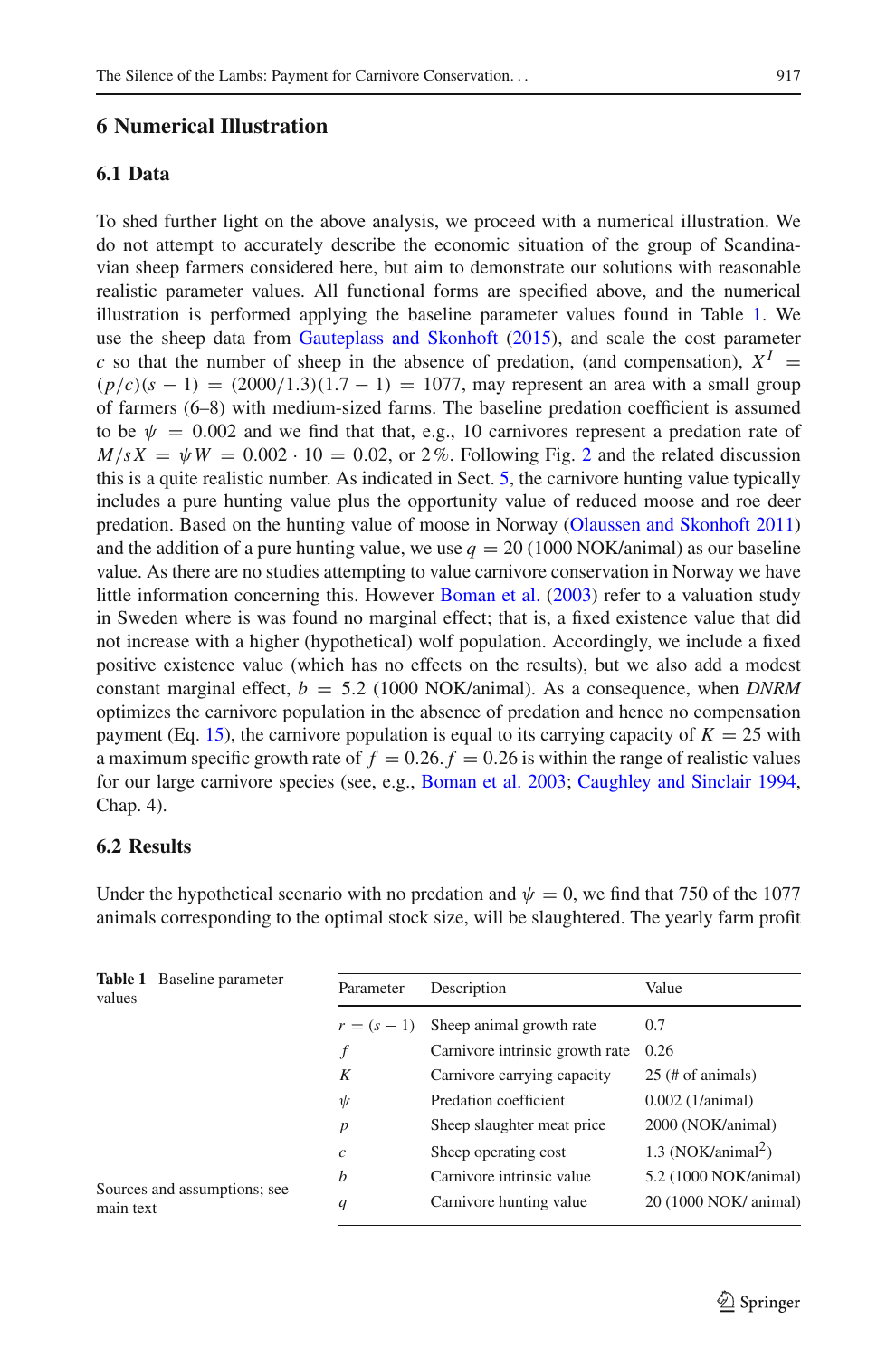<span id="page-13-0"></span>

| Baseline para-<br>meter values                                    |                         |                            | Sensitivity analysis<br>Stackelberg solution |                                                             |                                                             |
|-------------------------------------------------------------------|-------------------------|----------------------------|----------------------------------------------|-------------------------------------------------------------|-------------------------------------------------------------|
|                                                                   | Stackelberg<br>solution | Social planner<br>solution | Slaughter<br>price up<br>15%<br>$(p = 2300)$ | Predation<br>coefficient<br>reduced 50%<br>$(\psi = 0.001)$ | Carnivore<br>intrinsic<br>value up<br>100%<br>$(b = 10, 4)$ |
| Sheep stock<br>$X$ (# of<br>animals)                              | 1036                    | 1034                       | 1227                                         | 1034                                                        | 968                                                         |
| Sheep<br>slaughtering<br>$H$ (# of<br>animals)                    | 698                     | 695                        | 852                                          | 695                                                         | 609                                                         |
| Sheep predation<br>$M$ (# of<br>animals)                          | 27                      | 28                         | $\tau$                                       | 29                                                          | 68                                                          |
| Carnivore stock<br>$W$ (# of<br>animals)                          | 8                       | 9                          | $\mathfrak{2}$                               | 16                                                          | 21                                                          |
| Carnivore<br>harvest y<br>(# of animals)                          | $\mathbf{1}$            | 1                          | $\boldsymbol{0}$                             | $\mathbf{1}$                                                | $\mathbf{1}$                                                |
| Ex ante<br>compensation<br>value $p_W$ (in<br>1000<br>NOK/animal) | 7                       |                            | 10                                           | 4                                                           | 6                                                           |
| Sheep farm<br>profit $\pi$<br>(in 1000<br>NOK                     | 754                     | 696 <sup>a</sup>           | 997                                          | 754                                                         | 754                                                         |
| DNRM net<br>benefit $U$ (in<br>$1000 \text{ NOK}$ <sup>b</sup>    | 12                      | 71 <sup>a</sup>            | $\mathbf{1}$                                 | 56                                                          | 90                                                          |
| Total surplus $S$<br>(in 1000<br>NOK)                             | 766                     | 767                        | 998                                          | 810                                                         | 844                                                         |

**Table 2** Optimal solutions and sensitivity results

<sup>a</sup> Under the hypothetical situation where the profit and benefit streams are distributed to the farmers and *DNRM* according to where the cost and benefits accrue

<sup>b</sup> Positive constant carnivore existence value not included

is 754 (1000 NOK). In the Stackelberg solution with the baseline parameter values (column one, Table [2\)](#page-13-0), the optimal flock size decreases by approximately 50 individuals, and 27 sheep are consumed by a carnivore stock of 8 animals. The per carnivore *ex-ante* compensation value is 7 (1000 NOK) and the sheep farmers are just as well off as without predation. As indicated in Sect. [5,](#page-10-0) the differences between the social planner solution (column two) and the Stackelberg solution are small. The social planner solution yields a slightly higher carnivore stock and a smaller stock of sheep. With our parameter values, the magnitude of the term  $(p\psi s)^2/c$  in Eq. [\(23\)](#page-11-2) (and the term  $(p\psi s)^2/2c$  in Eq. [19\)](#page-10-2) is accordingly small compared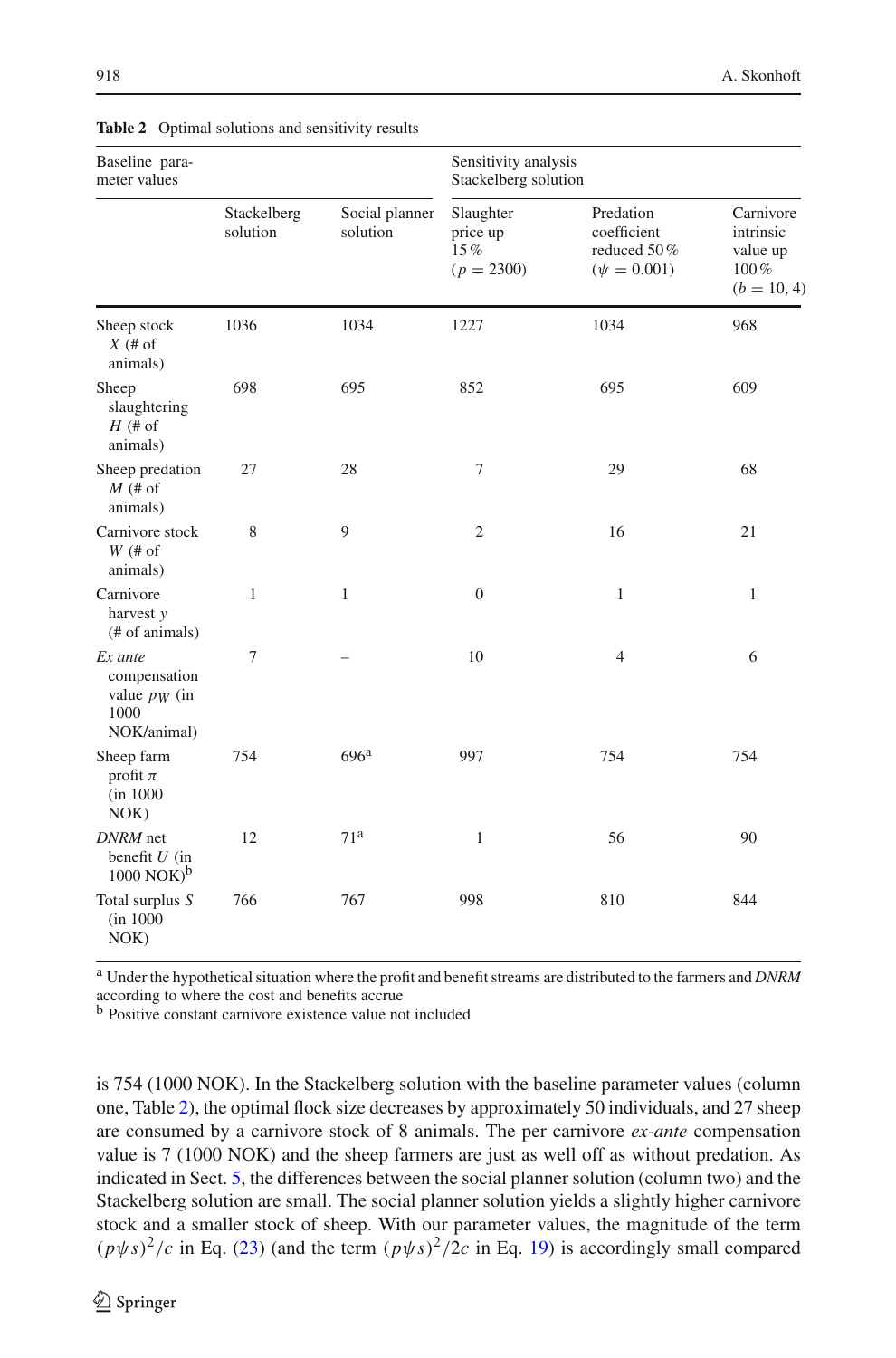to the magnitude of the term  $(2fq(K))$  in Eq. [\(23\)](#page-11-2) (and Eq. [19\)](#page-10-2). Total surplus is moderately higher in the planner solution. However, in the hypothetical scenario where the farm profit and the *DNRM* benefit are distributed according to where the costs and benefits accrue, we find the sheep farmers will be substantially worse off while *DNRM* will be substantially better off in the social planner solution.

In Table [2](#page-13-0) we have also included some sensitivity analysis of the Stackelberg solution. When the predation coefficient shifts down and  $\psi = 0.001$  (column four), through, for instance improved access to alternative food for the carnivores, *DNRM* will find it beneficial to dramatically increase the number of carnivores. Subsequently, the number of sheep lost to predation rises and sheep stock  $X^* = (p/c)[s(1 - \psi W^*) - 1]$  is reduced. As the changes in  $\psi$ and *W*∗ have contradictive effects the reduction in stock size is small. The *DNRM* net benefit increases significantly. A 15% increase in the slaughter price, i.e.  $p = 2300$  (NOK/animal) (column three), strongly affects the profit of the farmers as it rise by more than 30% compared to the baseline case. Accordingly, the compensation payment should also increase by more than 30%. The per animal predation loss cost increases and *DNRM* will reduce the number of carnivores and the predation pressure, while the *ex-ante* compensation value shifts upward. Finally, the effects of a higher existence carnivore value are demonstrated (column five), and as expected, *DNRM* finds in profitable to keep a larger carnivore stock, which spills over to a smaller sheep stock. The *ex-ante* per animal compensation value reduces, but modestly.

### <span id="page-14-0"></span>**7 Extensions**

In the following we briefly look at two extensions of the above model. The first obvious extension we examine is just as in [Zabel et al.](#page-18-2) [\(2011\)](#page-18-2), to include the farmers' effort to protect sheep from predation. See also [Bulte and Rondeau](#page-17-6) [\(2007\)](#page-17-6) who discuss the affected farmers' incentives for protection for in a developing country context. In our Nordic setting there are various protection measures that can take place. For instance, the farmers may guard the sheep through the summer grazing season, often with the help of guard dogs. Another option is to shorten the rough grazing period and bring the animals back earlier in the fall [\(Ekspertutvalget 2011](#page-17-0)). The latter may be a particularly efficient measure to reduce wolverine predation as the wolverine predation basically takes place early fall (above Sect. [2\)](#page-2-0).

Both of these as well as other possible measures to protect the sheep from predation is included in the effort variable *e*. Effort use is modelled by introducing the function  $\tilde{W}$  =  $\tilde{W}(W, e)$ , where  $\tilde{W}$  is the 'effective' number of carnivores preying upon the sheep when protective effort is exerted with  $\partial \tilde{W}/\partial e = \tilde{W}_e < 0$ ,  $\tilde{W}_W > 0$  and  $\tilde{W} = \tilde{W}(W, 0) = W$ . We assume a decreasing marginal effect, i.e.,  $\tilde{W}_{ee} \ge 0$ . The functional form  $\tilde{W} = W \exp(-\rho e)$ , where  $\rho > 0$  is a parameter, satisfies these properties. With  $\tilde{C}(e)$  as the effort cost function where  $\tilde{C}' > 0$ ,  $\tilde{C}'' \ge 0$  and  $\tilde{C}(0) = 0$ , the profit maximizing problem of our group of farmers is now described by  $\max_{x} \pi = pX[s(1 - \psi \tilde{W}(W, e)) - 1] - C(X) - \tilde{C}(e) +$ 

 $(p_X s \psi X W(W, e) + p_W W)$  (see Sect. [3.4\)](#page-7-1). The first order necessary conditions for maximum are  $\partial \pi / \partial X = 0$ , with *X* > 0, which implies:

$$
X = (p/c) \left[ s(1 - \psi \tilde{W}(W, e)) - 1 + (p_X/p)s\psi \tilde{W}(W, e) \right]
$$
 (11')

<span id="page-14-1"></span>when inserting  $C(X) = (c/2)X^2$ , and

$$
\partial \pi / \partial e = -(p - p_X) X s \psi \tilde{W}_e(W, e) - \tilde{C}'(e) \le 0; \quad e \ge 0. \tag{24}
$$

 $\circled{2}$  Springer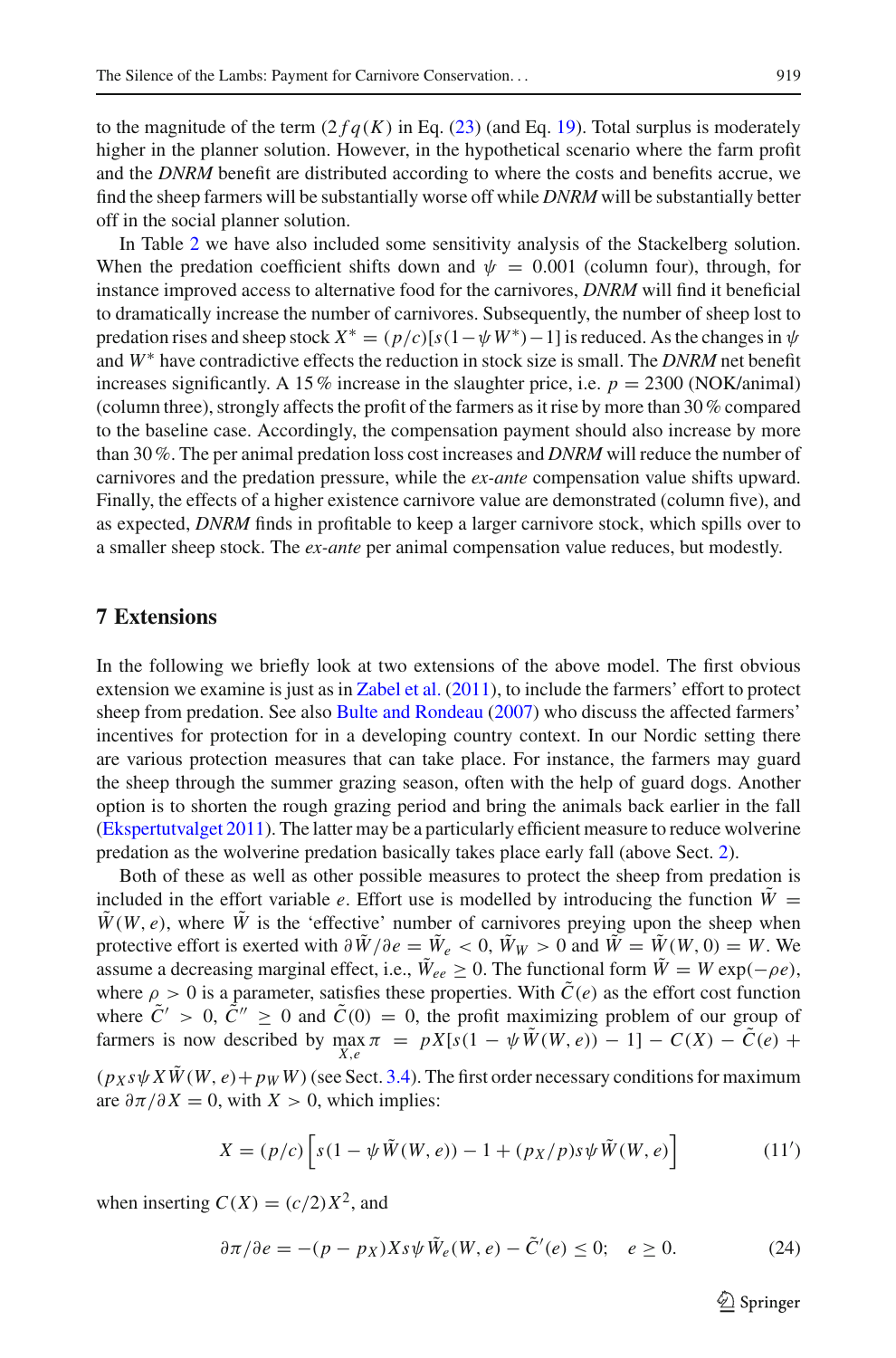The first of these conditions is similar to the above (Sect. [3.4\)](#page-7-1), except that now predation mortality is influenced by the protective effort use. From condition [\(24\)](#page-14-1) it is seen that when the per animal *ex post* compensation value is less than market value of the sheep,  $p > p_X$ , and  $-(p - p_X)Xs\psi W_e(W, 0) > C'(0)$  holds, protective effort is a profitable option. We then have  $-(p - px)Xs\psi W_e(W, e) = C'(e)$ , and where the LHS indicates the marginal gain of supplying protective effort.

Notice that the *ex-ante* compensation value still is excluded from the farmers' optimality conditions, and hence it remains to act solely as a lump sum transfer. With positive effort use, the conditions (11 ) and [\(24\)](#page-14-1) consequently define the sheep stock and effort use as functions of the number of carnivores and the *ex post* compensation value; that is,  $X^* =$  $X^*(W, p_X)$  and  $e^* = e^*(W, p_X)$ , respectively.  $X^* = X^*(W, p_X)$  is again the reaction function of the farmers that feed into the optimization problem of the *DNRM* leading to the similar conditions [\(15\)](#page-9-2) and [\(16\)](#page-9-1) as above, and still with  $p_X^* = 0$ . The effort function, on the other hand, feeds into the profit function of the farmers which now is defined by  $\pi^* = pX^* [s(1 - \psi \tilde{W}(W, e^*) - 1] - (c/2)(X^*)^2 - \tilde{C}(e^*) + p_W W$ , or  $\pi^* = (p^2/2c)[s(1 - \psi \tilde{W}(W, e^*)) - 1]$  $\psi \tilde{W}(W, e^*(W, 0)) - 1]^2 - \tilde{C}(e^*(W, 0)) + p_WW$  when inserting for  $X^* = (p/c)[s(1 \psi \tilde{W}(W, e^*)$  – 1] and  $e^* = e^*(W, 0)$ . The profit will be higher than in the case without effort; otherwise it would have not been beneficial to support protective effort. Equation [\(15\)](#page-9-2) and the condition that the farmers are fully compensated,  $\pi^1 - \pi^* = 0$ , or  $(p^2/2c)(s 1)^2 = (p^2/2c)[s(1 - \psi \tilde{W}(W, e^*(W, 0)) - 1]^2 - \tilde{C}(e^*(W, 0)) + p_WW$ , jointly determine the number of carnivores  $W^*$  and the ex-ante compensation value  $p^*_{W}$ . As in Sect. [4,](#page-8-0) we next find the optimal livestock size through  $X^* = X^*(W^*, 0)$ , and the optimal effort use through  $e^* = e^*(W^*, 0)$ . We might expect that the stock of sheep will be higher than in the case without protective effort. This however, is difficult to prove. Moreover, the relationship between the sheep number and the size of the carnivore stock is no longer as unambiguous as in the previous situation without protective effort. This can be confirmed by taking the differential of  $X^* = (p/c)[s(1 - \psi \tilde{W}(W^*, e^*(W^*, 0)) - 1].$ 

Next, we examine an extension of the carnivore natural growth function. In the above Sects. [3](#page-5-0)[–6,](#page-12-0) we have consistently assumed that the carnivore growth is independent of the sheep stock, and hence ignored any possible numerical response. Although this is a realistic assumption in areas where carnivores prey upon sheep in Norway and Scandinavia (see Sect. [4](#page-8-0) above), it may not fit as well in areas with different carnivore species and feeding conditions. Here the actual predator–prey relationship could include numerical responses. In order to see how this might influence our reasoning, we include a brief analysis where this feedback is taken into account. In what follows, similarly to the basic model, protective effort of the farmers is disregarded.

The carnivore natural growth equation is now rewritten to  $G(W, X)$  with  $G_X > 0$ . If we assume that the farmers are ignorant of this feedback effect, the reaction function  $X^* = X^*(W, p_X)$  through Eq. [\(11\)](#page-7-0) is left unchanged and this new carnivore natural growth assumption hence only influences the *DNRM*'s optimization problem. The current net benefit function [\(14\)](#page-9-0) of *DNRM* changes slightly to:

$$
U = B(W) + qG(W, X) - (p_X s \psi XW + p_W W). \tag{14'}
$$

<span id="page-15-0"></span>The first order conditions are now:

$$
\partial U/\partial W = B'(W) + q \left[ G_W(W, X^*) + G_X(W, X^*) X_W^* \right] - p_X s \psi \left( X^* + X_W^* W \right) - p_W = 0; \quad W > 0
$$
\n(25)

 $\mathcal{L}$  Springer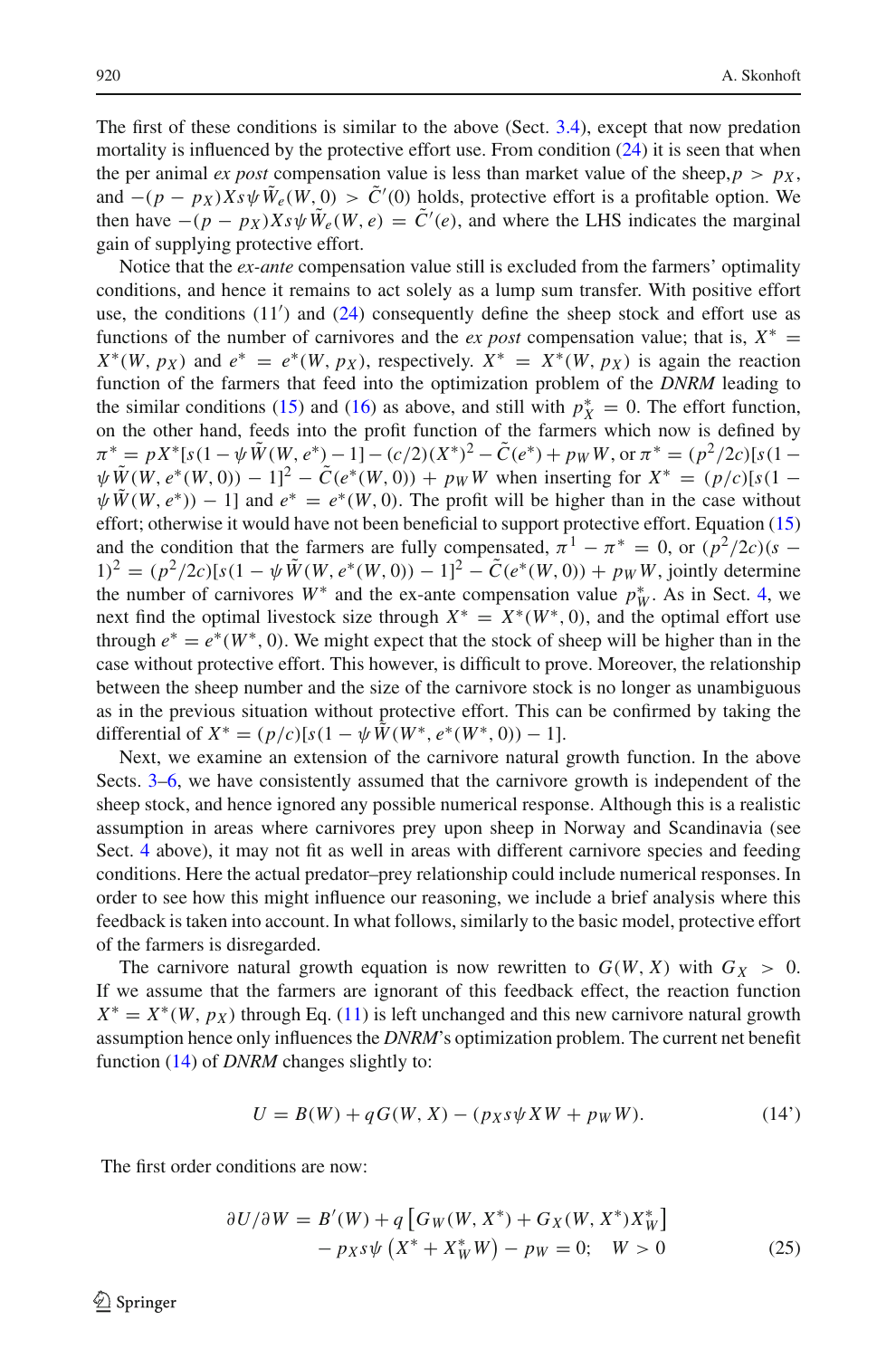<span id="page-16-1"></span>together with:

$$
\partial U/\partial p_X = qG_X(W, X^*)X_p^* - s\psi W\left(X^* + p_X X_p^*\right) \le 0; \quad p_X \ge 0,
$$
 (26)

and where this last condition replaces condition  $(16)$ . As the first term in  $(26)$  is positive,  $\partial U/\partial p_X$  is no longer negative for sure. With  $p_X > 0$  we have  $qG_X(W, X^*)X_p^* =$  $s\psi W(X^* + p_X X_p^*)$ , indicating that ex-post compensation will be beneficial for *DNRM* if the livestock provides significant feeding support to a valuable carnivore stock. We may specify the carnivore natural growth function as  $G(W, X) = fW(1 - W/K) + \theta sXW$ where *K* now is the carrying capacity net of sheep and the parameter  $\theta > 0$  measures the strength of the numerical response.  $p_X > 0$  then implies  $q \theta W X_p^* = \psi W(X^* + p_X X_p^*)$ , or  $p_X = (q\theta/\psi - X^*/X_p^*)$ , and demands  $p_X < q\theta/\psi$ , or  $p_X \psi sXW < q\theta sXW$ . Therefore, if ex-post compensation is profitable for *DNRM*, the value of the sheep feeding support must exceed the sheep predation loss, evaluated by the ex-post compensation value.

If *ex-post* as well as *ex-ante* compensation are beneficial, the farm profit reads  $\pi^*$  =  $pX^*[s(1 - \psi W - 1] - (c/2)(X^*)^2 + (p_X s \psi X^* + p_W W)$  with  $X^* = X^*(W, p_X) =$  $(p/c)[s(1 - \psi W) - 1 + (p_X/p)s\psi W]$ . The condition that the farmers should be fully compensated, now represented by

 $\pi^{1} - \pi^{*} = 0$ , or  $(p^{2}/2c)(s-1)^{2} = pX^{*}[s(1 - \psi W - 1] - (c/2)(X^{*})^{2} + (p_{X}s\psi X^{*} +$  $p_W$  *W*) together with Eqs. [\(25\)](#page-15-0) and [\(26\)](#page-16-1) then determine the compensation values  $p_X^*$  and  $p_W^*$ as well as the optimal number of carnivores *W*∗. As seen, this is a much more complicated case to analyse than the baseline situation without the carnivore feedback effect through the natural growth function.

#### <span id="page-16-0"></span>**8 Concluding Remarks**

In this paper we have, from a theoretical point of view, analyzed the conflict between carnivore conservation and livestock holding exemplified by sheep farming within an ecological and institutional context found in Scandinavia. Included in our model are a group of sheep farmers and the government agency *DNRM*. These agents interact strategically through a Stackelberg game with *DNRM* as the leader, and where the predation loss of the farmers is fully compensated. Full compensation implies that the farmers' profit with and without predation loss should be identical. The compensation could be either *ex-post* or *ex-ante*, where the *ex-post* scheme is paid according to the actual loss at the end of the grazing season while the *ex-ante* scheme is related to the size of the carnivore population in the beginning of the grazing season.

Our findings are summarized in Results 1–4. Result 4 indicates that the Stackelberg solution yields a carnivore population that is too small and a sheep population too large in comparison to the social planner solution, albeit, the numerical illustration reveals that the difference is small. Result 3 stating that *ex-post* compensation is not beneficial is in line with [Zabel et al.](#page-18-2) [\(2011\)](#page-18-2). The mechanism leading to this outcome in our present reasoning is, however quite different from that of Zabel et al. While the stocking decision of the farmers in our model is influenced by the degree of predation and compensation, the harvest is fixed in Zabel et al. Furthermore, poaching is an important mechanism in Zabel et al., yet it is not included in our Scandinavian setting where illegal hunting is small and negligible. Protective effort use and the inclusion of a feedback effect from the sheep stock to the carnivore growth have been analyzed separately in extensions of the model. Even when taking account of protective effort, we find that only *ex-ante* compensation is optimal. When numerical response is included and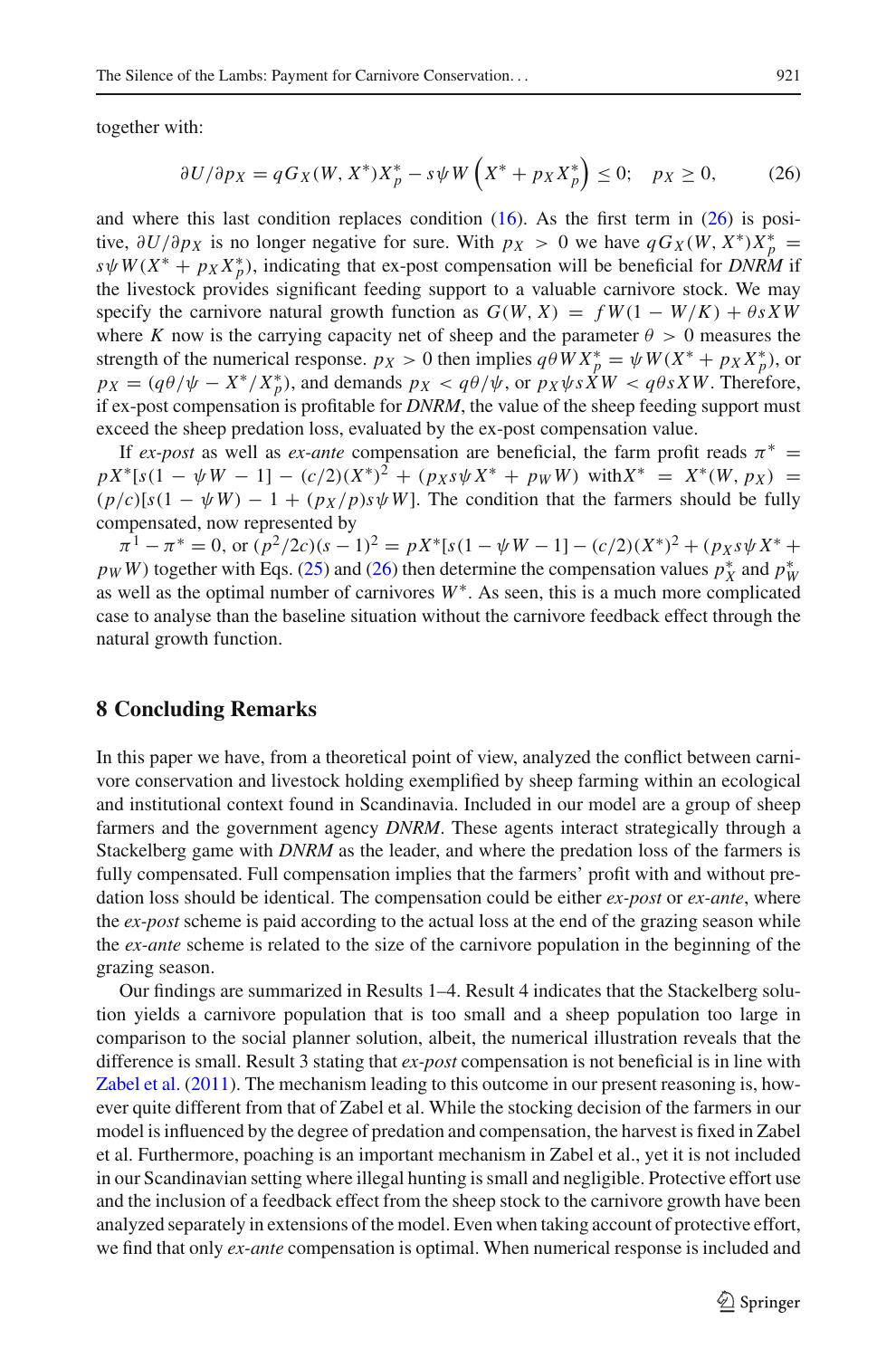the carnivore natural growth depends on the size of the sheep stock, it is shown that *ex-post* compensation may be profitable when the sheep stock provides significant feeding support to a valuable carnivore stock.

The primary policy implication of our analysis is that the present Norwegian *ex-post* compensation system should be replaced by an *ex-ante* scheme. However, there are certain challenging aspects of this scheme that have not been analyzed. Most important is the fact that our study has considered the group of farmers as a single agent. Therefore, possible distribution problems among the farmers related to the *ex-ante* compensation system have not been an issue. Such problems may arise if the farmers in our group face heterogeneous effects in regard to the carnivores; that is, if some farmers experience small sheep losses while others experience large losses. There are also general common pool natural resource management problems connected to the distribution of *ex-ante* benefits. Such distribution problems are reviewed in [Direktoratet](#page-17-1) [\(2011](#page-17-1)) and [Zabel et al.](#page-18-3) [\(2014](#page-18-3)). The only *ex-ante* compensation program for wildlife damages currently operating in Scandinavia is related to Saami reindeer herding in Sweden where lynx and wolverine populations prey upon semi domestic reindeer livestock. This compensation program has been active since 1996, and the experiences have been promising. An important reason for this success is that, due to the organization of the herding, the individual herders all face very similar predation effects related to the carnivores [\(Direktoratet 2011\)](#page-17-1).

As mentioned (Sect. [1](#page-0-0) above) *ex-ante* payment conditioned upon the abundance and damages caused by the wildlife is a form of payment for environmental services (PES). An important characteristic of most PES schemes, including the present case, is that they are linked to certain ecological, or environmental, outcomes. While the PES scheme in our Scandinavian study is related to wildlife conservation and where no costs should be imposed on the farmers affected by this conservation, we find that many PES schemes in developing countries have a wider scope. However, when introducing more measures and combining conservation and development, research indicate that the outcomes will become extensively more [complicated](#page-18-6) [than](#page-18-6) [in](#page-18-6) [our](#page-18-6) [setting](#page-18-6) [\(see,](#page-18-6) [e.g.,](#page-18-6) [Johannesen and Skonhoft 2005](#page-18-11); Rondeau and Bulte [2007](#page-18-6)).

**Acknowledgements** Thanks to two reviewers and associate editor Daniel Rondeau for constructive and very helpful comments on an earlier draft of this paper. Parts of the analysis in Sect. [7](#page-14-0) are directly based upon these comments. Thanks also to Jan Tore Solstad for comments and discussions and to participants at the EAERE conference in Helsinki June 2015 and the NRM conference in Bordeaux July 2015 for valuable comments.

## **References**

- <span id="page-17-2"></span>Austrheim G, Asheim LJ, Bjarnason G, Feilberg J, Fosaa AM, Holand Ø, Høegh K, Jónsdóttir IS, Magnússon B, Mortensen LE, Mysterud A, Olsen E, Skonhoft A, Steinheim G, Thórhallsdóttir AG (2008) Sheep grazing in the North Atlantic region: a long term perspective on management, resource economy and ecology. Report Zoology Ser. 2008, 3 Vitenskapsmuseet NTNU
- <span id="page-17-4"></span>Boman M, Bostedt G, Persson J (2003) The bioeconomics of the spatial distribution of an endangered species: the case of the Swedish wolf population. J Bioecon 5:55–74
- <span id="page-17-6"></span>Bulte E, Rondeau D (2007) Compensation for wildlife damages: habitat conversion, species preservation and local welfare. J Environ Econ Manag 54:311–322

<span id="page-17-5"></span>Caughley G, Sinclair A (1994) Wildlife ecology. Basic Blackwell, Cambridge

<span id="page-17-3"></span>Clark C (1990) Mathematical bioeconomics, 2nd edn. John Wiley, New York

<span id="page-17-1"></span><span id="page-17-0"></span>Direktoratet (2011) Utredning—erstatningsordning for tamrein. Direktoratet for Naturforvaltning, Trondheim Ekspertutvalget (2011) Innstilling fra ekspertutvalg vedrørende endringer i erstatningsordningen for rovviltskade på husdyr. Direktoratet for Naturforvaltning, Trondheim